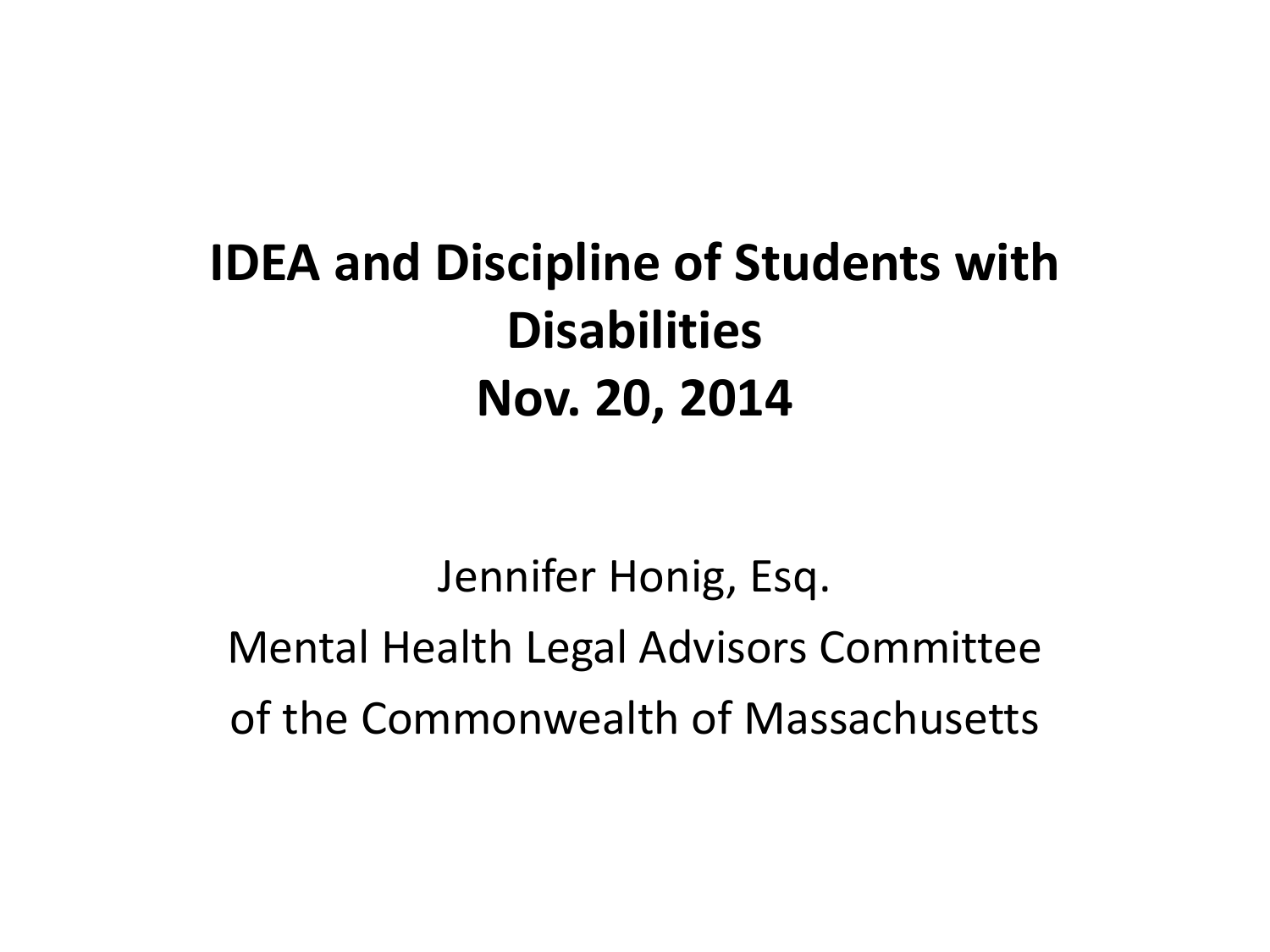# **IDEA**

- The federal Individuals with Disabilities Education Act (IDEA) gives students with disabilities a right to a free appropriate public education (FAPE) in the least restrictive environment.
- IDEA provides procedural protections against school discipline that results in a change of placement.
- IDEA also requires schools to address behavioral issues of disabled students.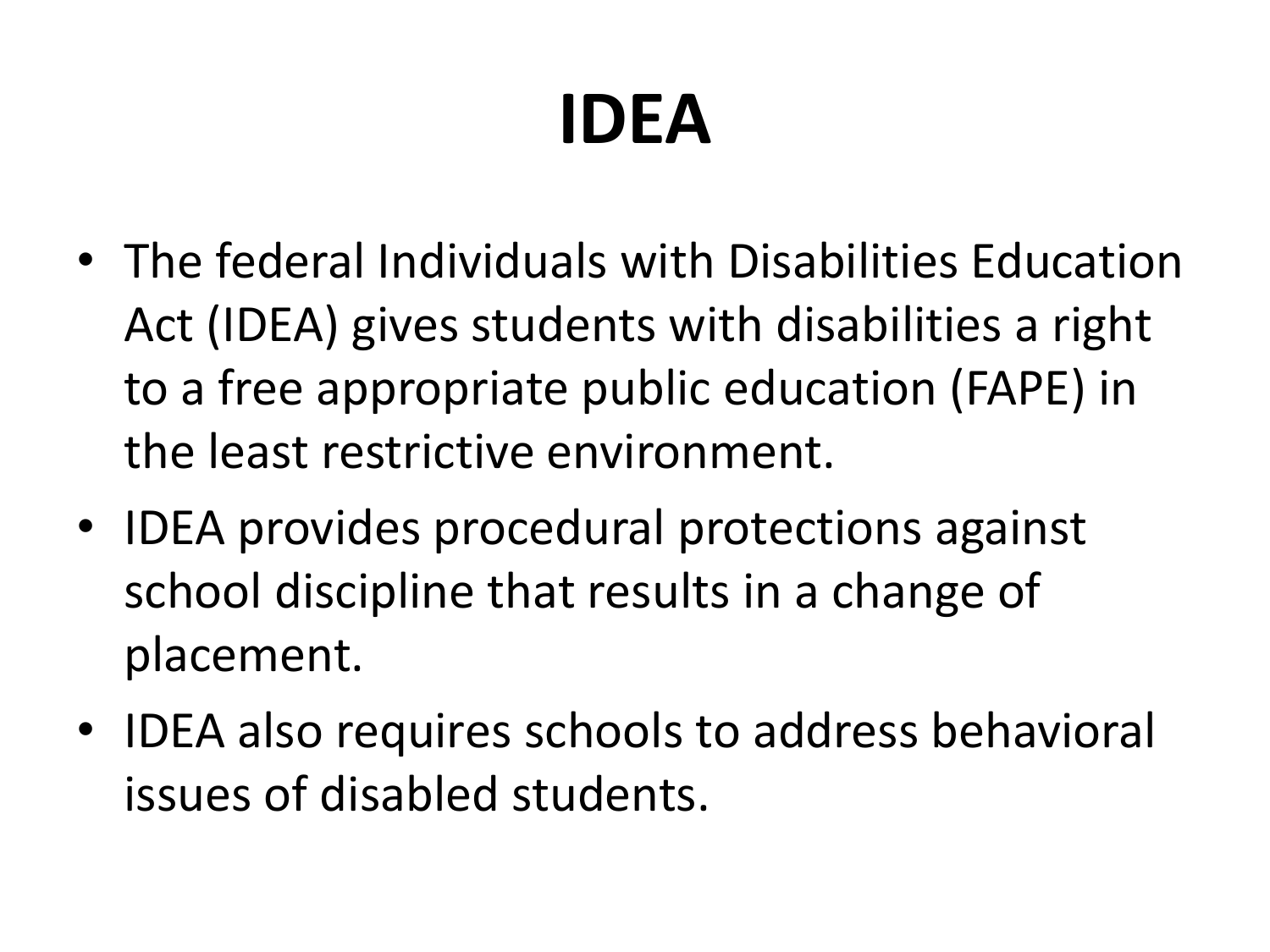# **Who is a "child with a disability"?**

The term "child with a disability" means a child—

- with intellectual disabilities, hearing impairments, speech or language impairments, visual impairments, serious emotional disturbance, orthopedic impairments, autism, traumatic brain injury, other health impairments, or specific learning disabilities; AND
- who, by reason thereof, needs special education and related services.

20 USC 1401 (3) (i) & (ii); 34 CFR 300.8.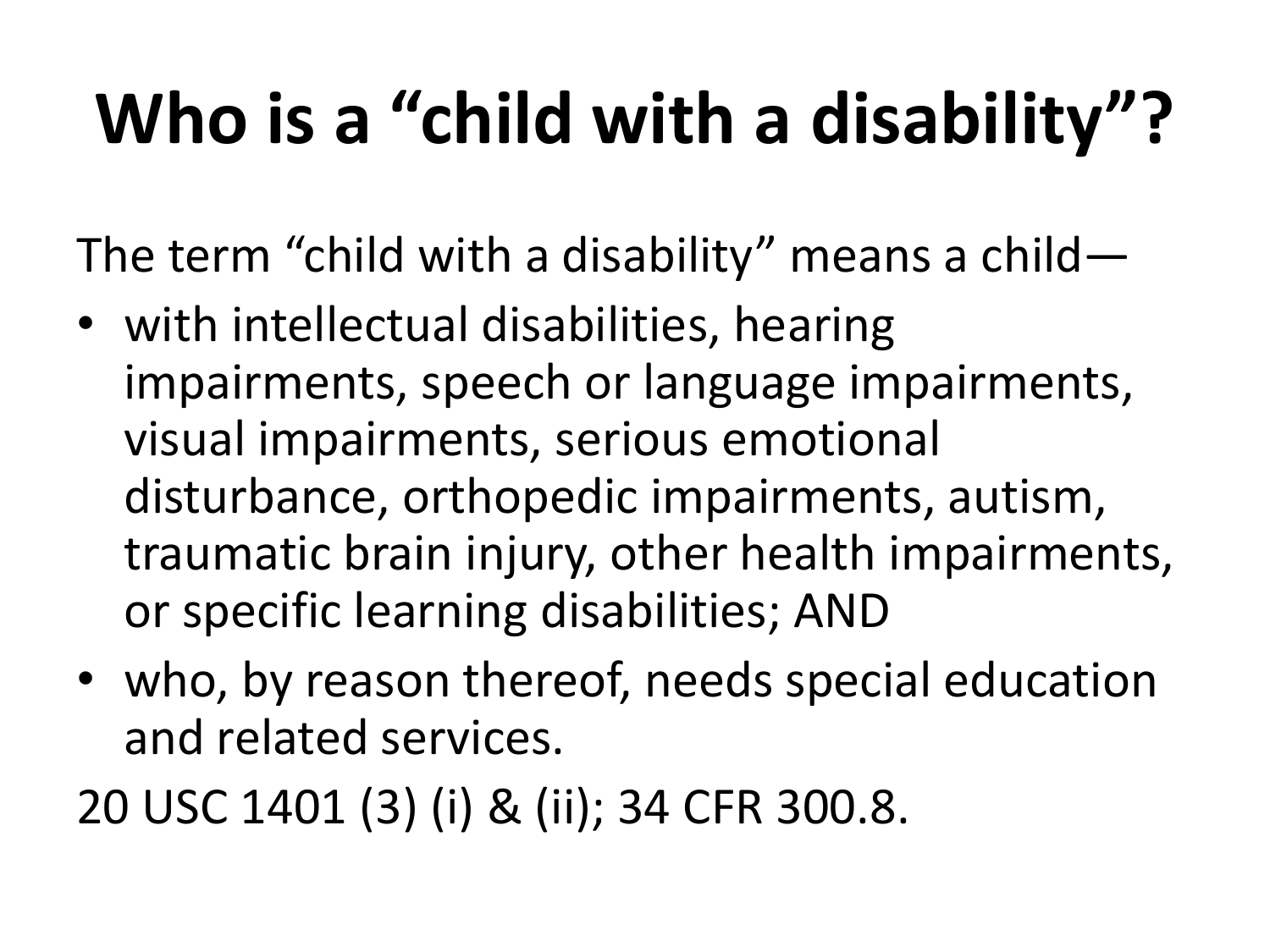### **What about children with disabilities who aren't yet special ed eligible?**

A child not yet determined to be special ed eligible may assert any of these protections if the district had knowledge that the child was a child with a disability before the behavior that precipitated the disciplinary action occurred. 20 USC 1415(k)(5)(A); 34 CFR 300.534(a).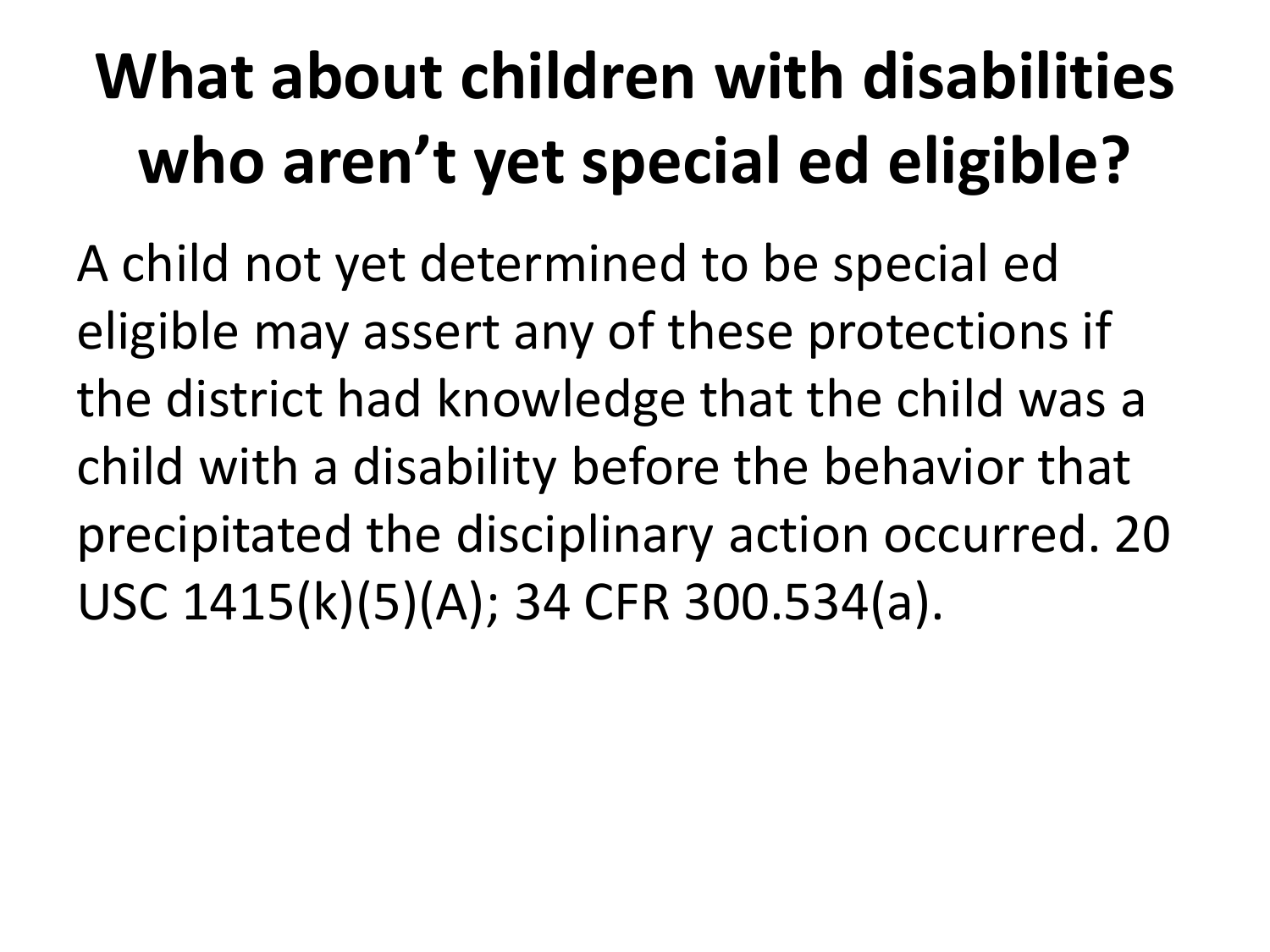### **When does a school district have knowledge of a student's disability?**

- Parent has expressed concern in writing to a teacher or supervisory or administrative personnel of the district that student needs special ed and/or related services. OR
- Parent has requested an evaluation of student for special ed needs. OR
- Teacher or other school personnel has expressed specific concern about a pattern of behavior demonstrated by student directly to director of special ed or to other supervisory personnel in district.

20 USC 1415(k)(5)(B); 34 CFR 300.354(b).

CASES: Greater Lowell Tech., BSEA # 06-2895 (expulsion for illegal drugs - although school personnel may have been aware of student's ADD and teachers had concerns re attention, that's not enough as IDEA is explicit; however, should have finished 504 process as school said it would when rejected for special ed); Monson, BSEA # 02-3525 (illegal drugs/paraphernalia – no record of behavior issue and consent to eval only signed on day of expulsion hearing).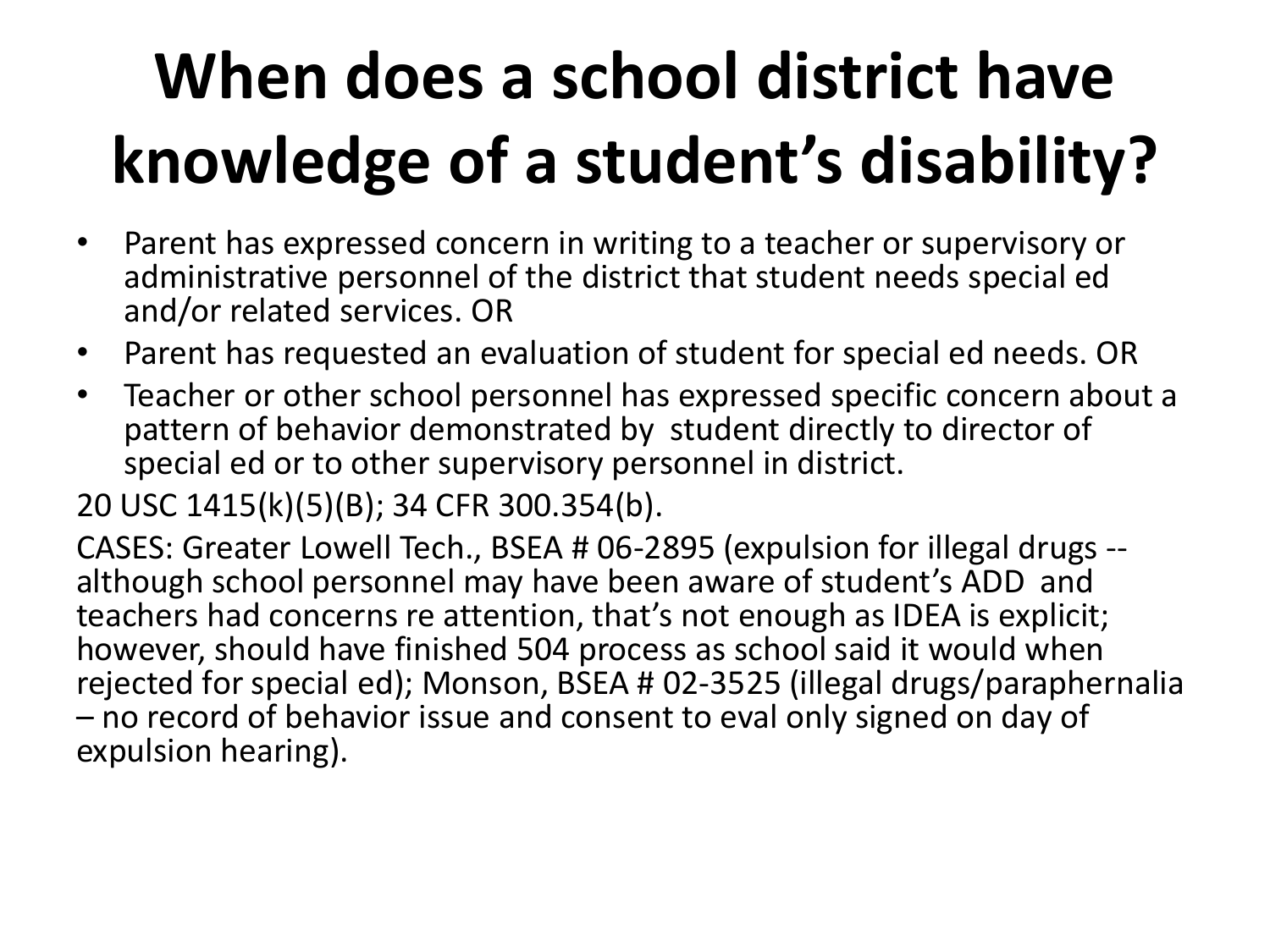# **When is a student, about whom the district has knowledge of a disability, not protected by this provision?**

- Parent doesn't allow evaluation.
- Parent refuses special ed services.
- Student was evaluated and found not eligible.

20 USC 1415(k)(5)(C); 34 CFR 300.354(c).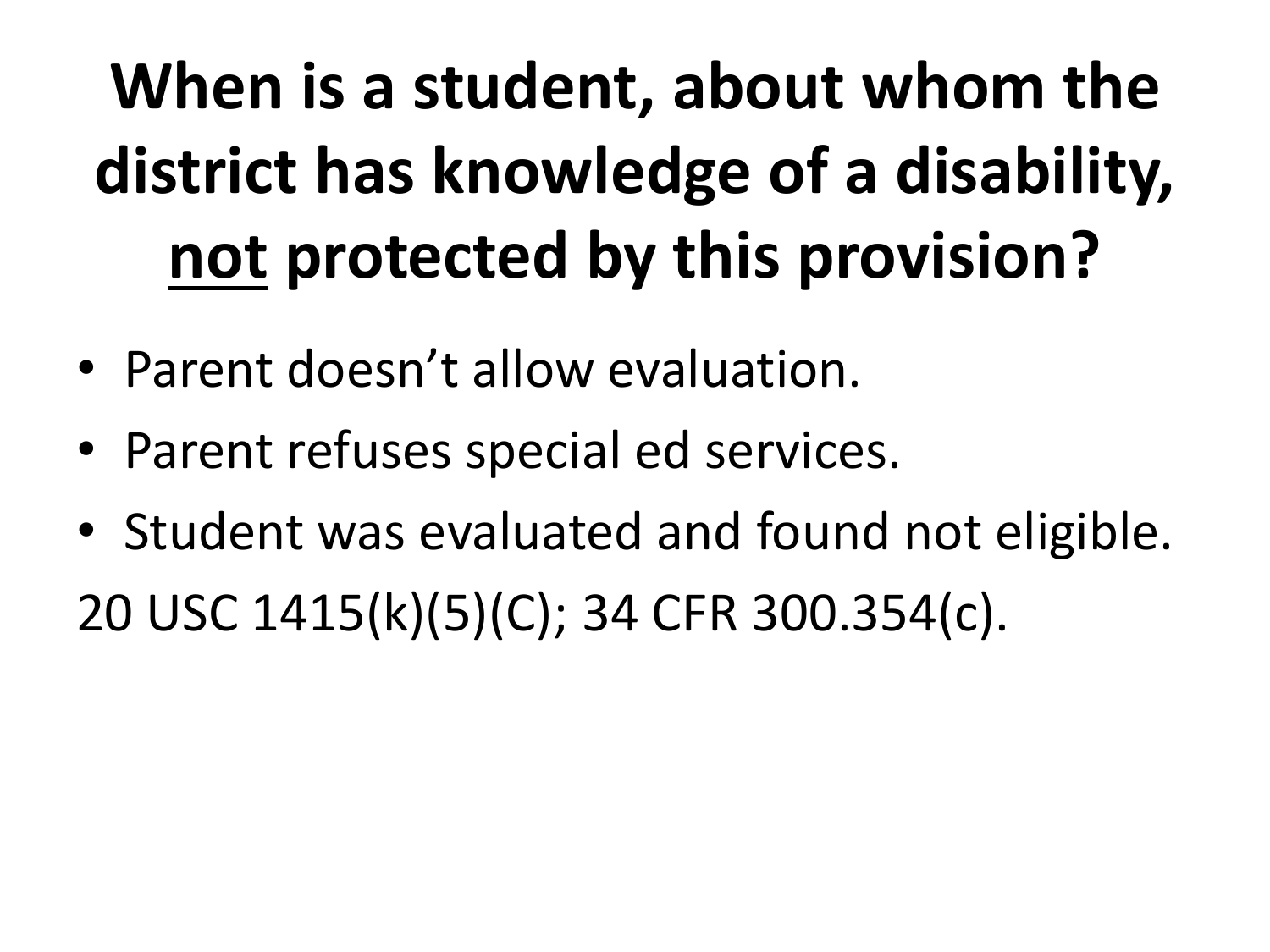#### **How may a district discipline students with disabilities?**

School personnel may consider any unique circumstances on a **case-by-case** basis when determining whether to order a change in placement for a child with a disability who violates a student code of conduct.

20 USC 1415(k)(1)(A); 34 CFR 300.530(a).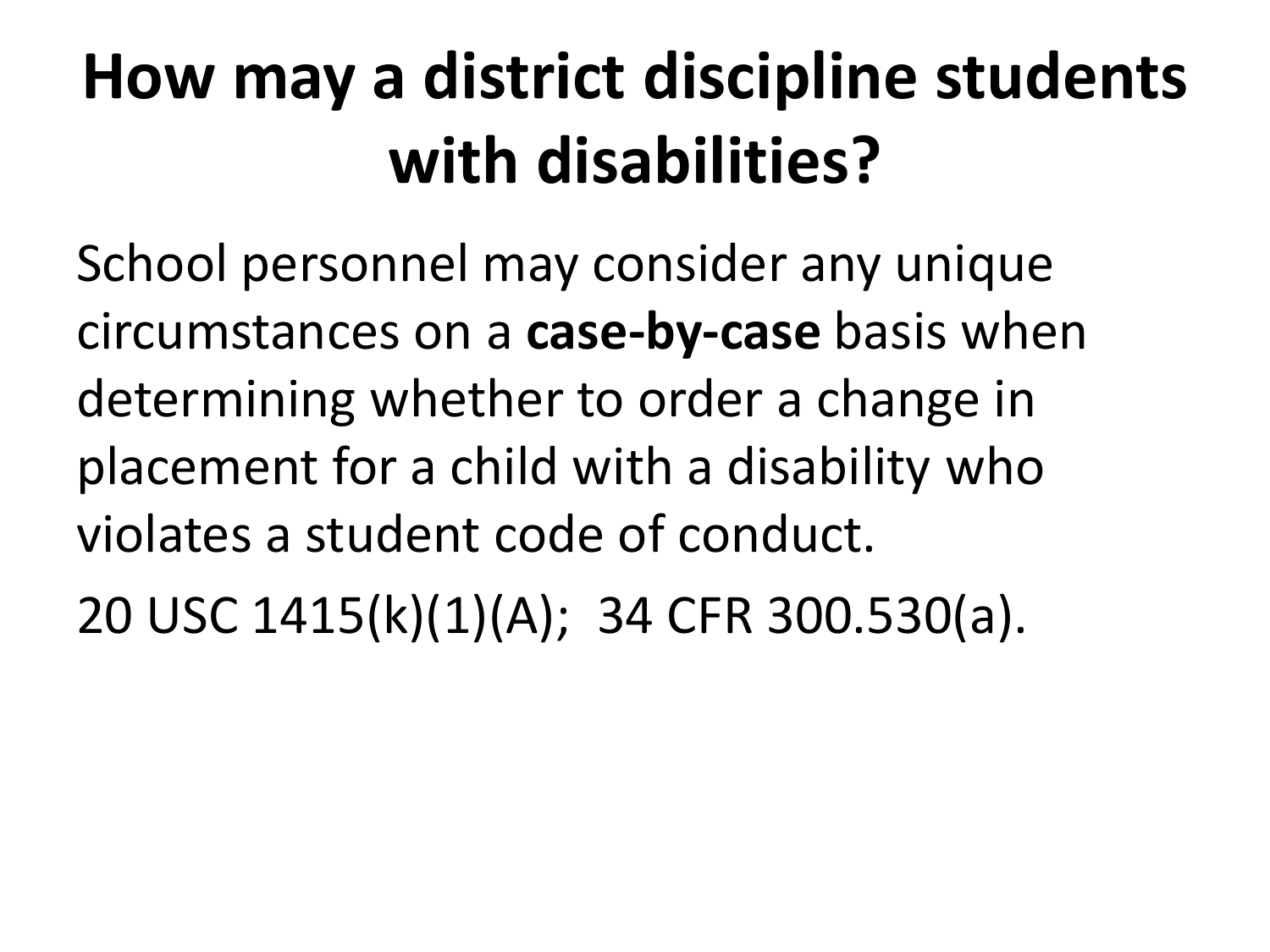#### **For how many days may a district exclude a student with disabilities without an obligation to provide FAPE?**

If the removal is for less than **10 consecutive school days** and removals total **10 cumulative days or less** in the school year, the district needn't provide FAPE unless the district provides services for students without disabilities who are similarly removed. 34 CFR 300.530(d)(3); see 20 USC 1415(k)(1)(B).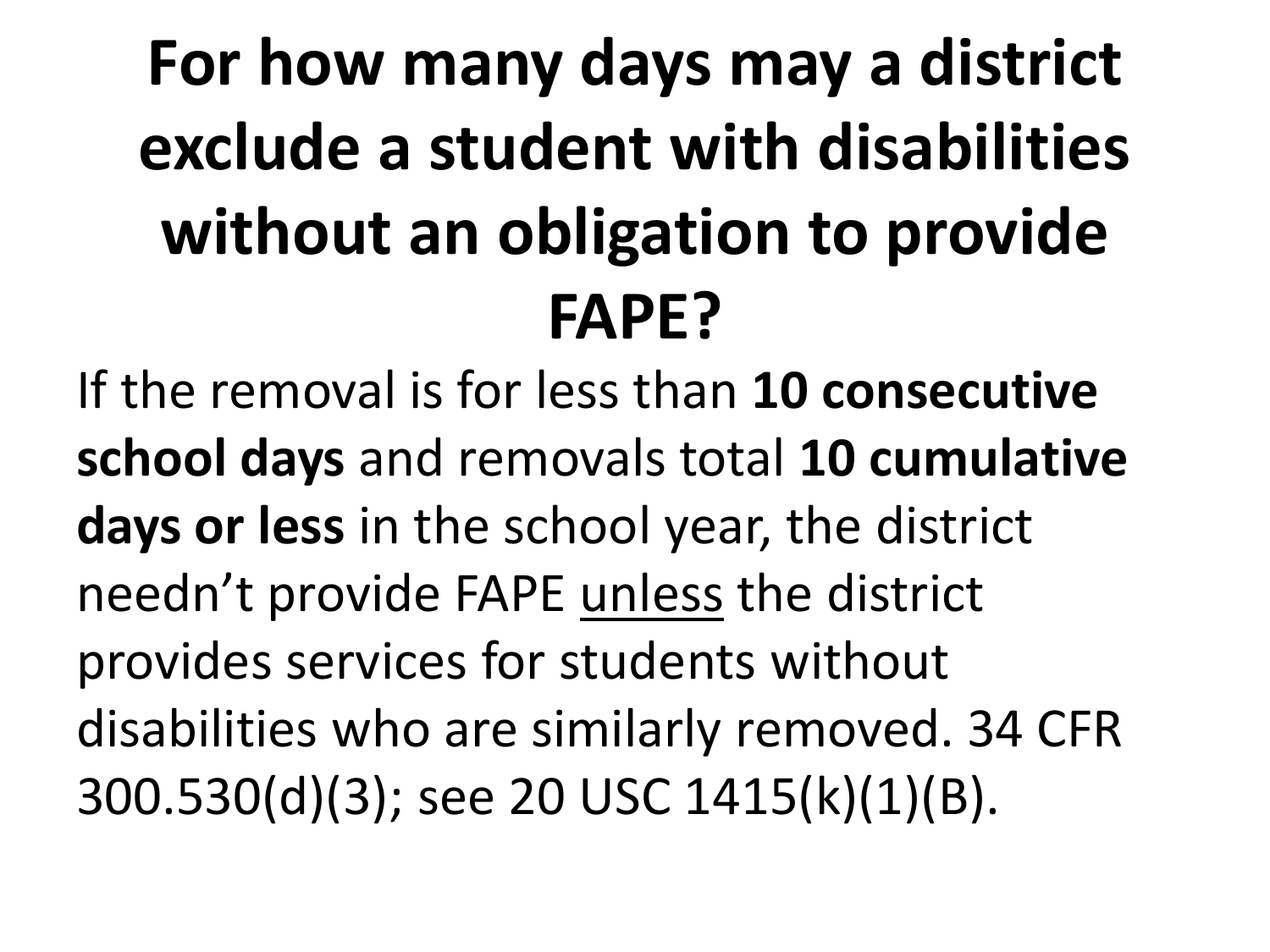# **What is an allowable "removal"?**

- Removal includes:
	- o suspension, OR
	- o placement in other setting, OR
	- o assignment to an interim alternative educational setting (IAES)

for no longer than 10 consecutive school days. 20 USC 1415(k)(1)(B); 34 CFR 300.530(b).

• An "in-house" suspension may be considered a removal. (DESE, Discipline of Special Ed Students Under IDEA 2004, Dec. 2007, "In-house suspension may be considered a change of placement.")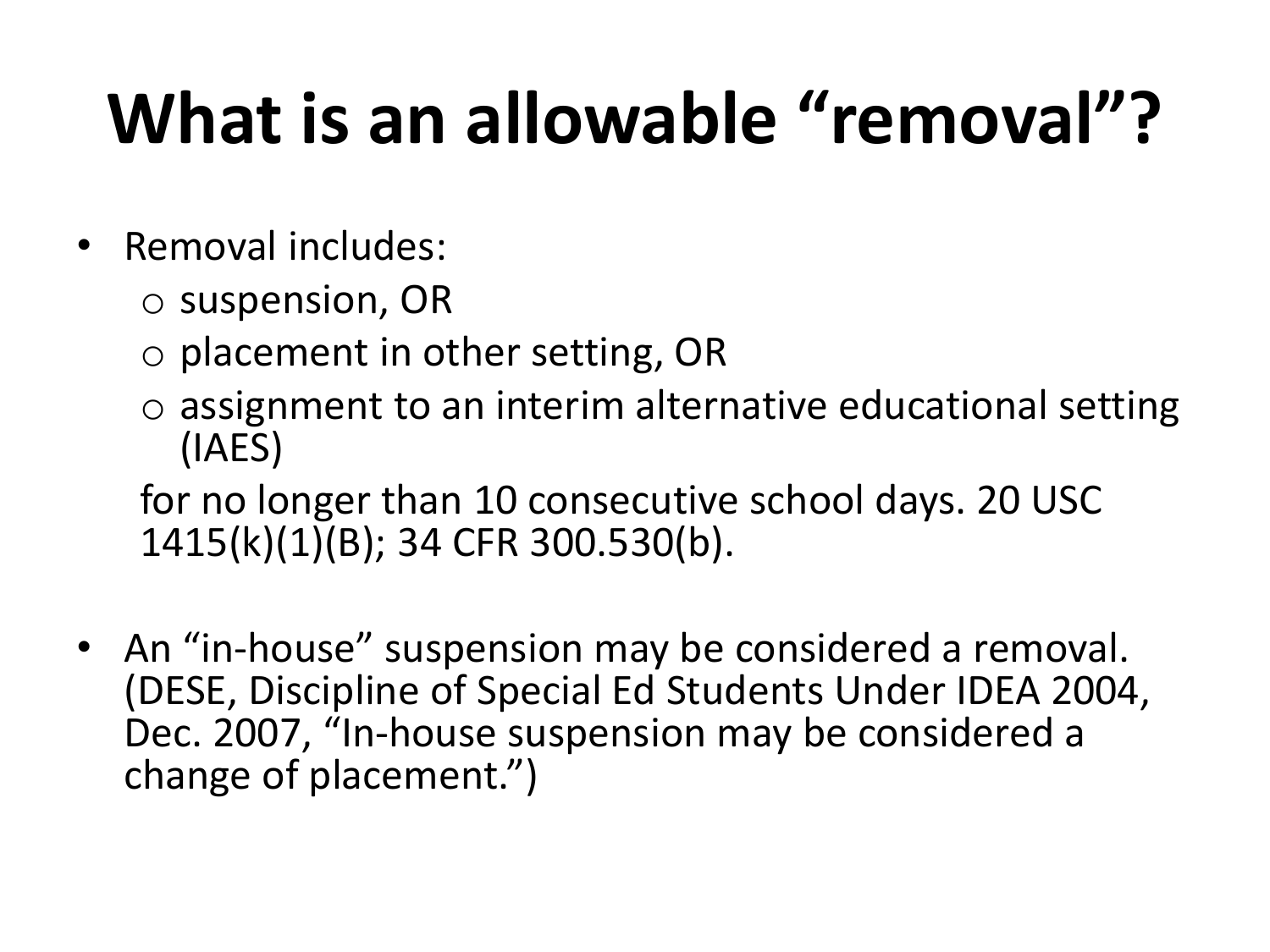# **What must occur when removal is for up to 10 consecutive days?**

• If a removal is for up to 10 consecutive days (and it is not a change in placement), school personnel must consult with at least one of student's teachers to determine FAPE services to enable participation in general education curriculum and progress toward IEP goals. 34 CFR 300.530(d)(4).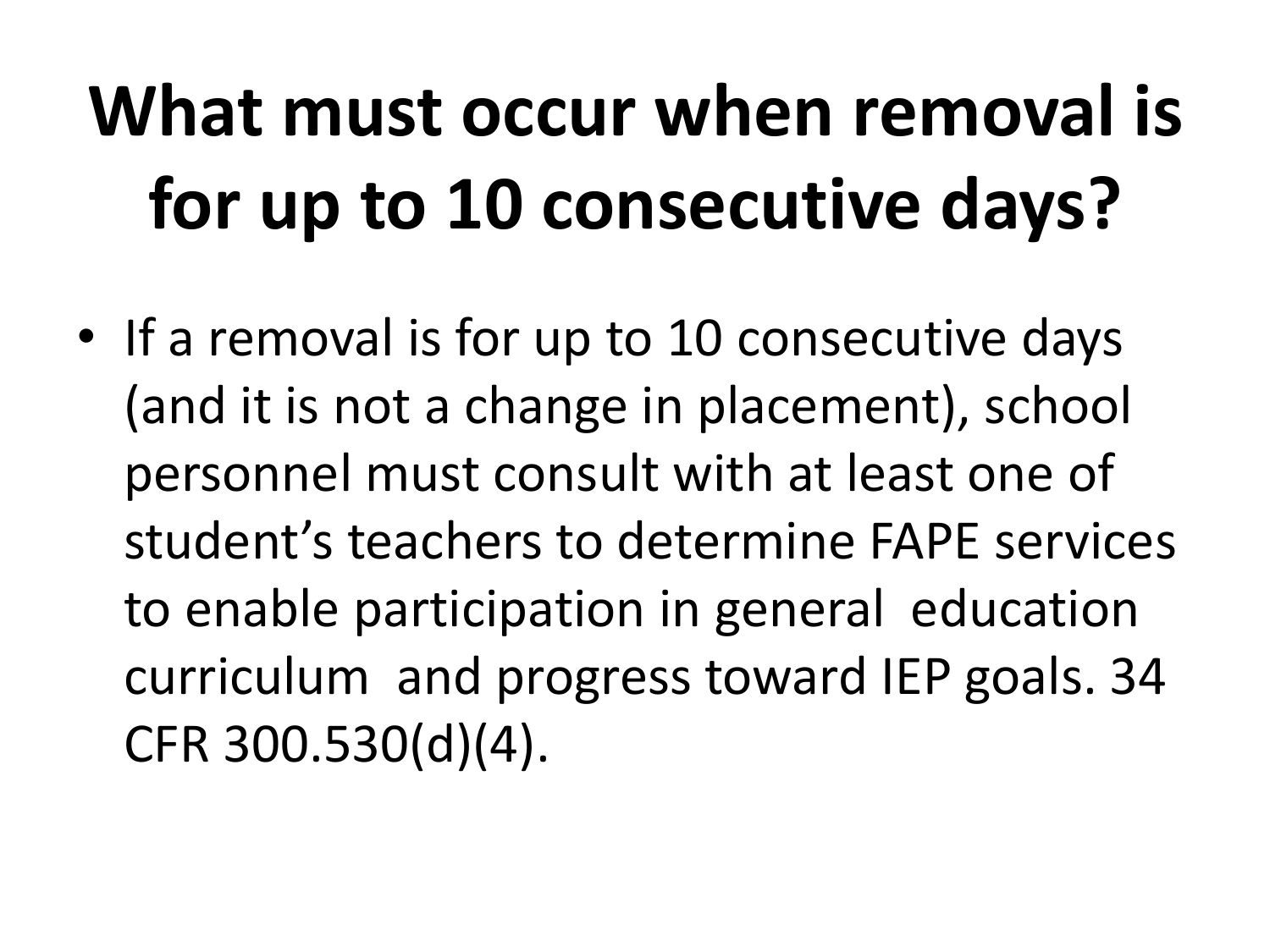#### **May a district do multiple removals in a school year?**

• A district may do multiple removals in one school year if each removal is no more than 10 consecutive school days, **but only if those removals don't constitute a change of placement.** 34 CFR 300.530(b).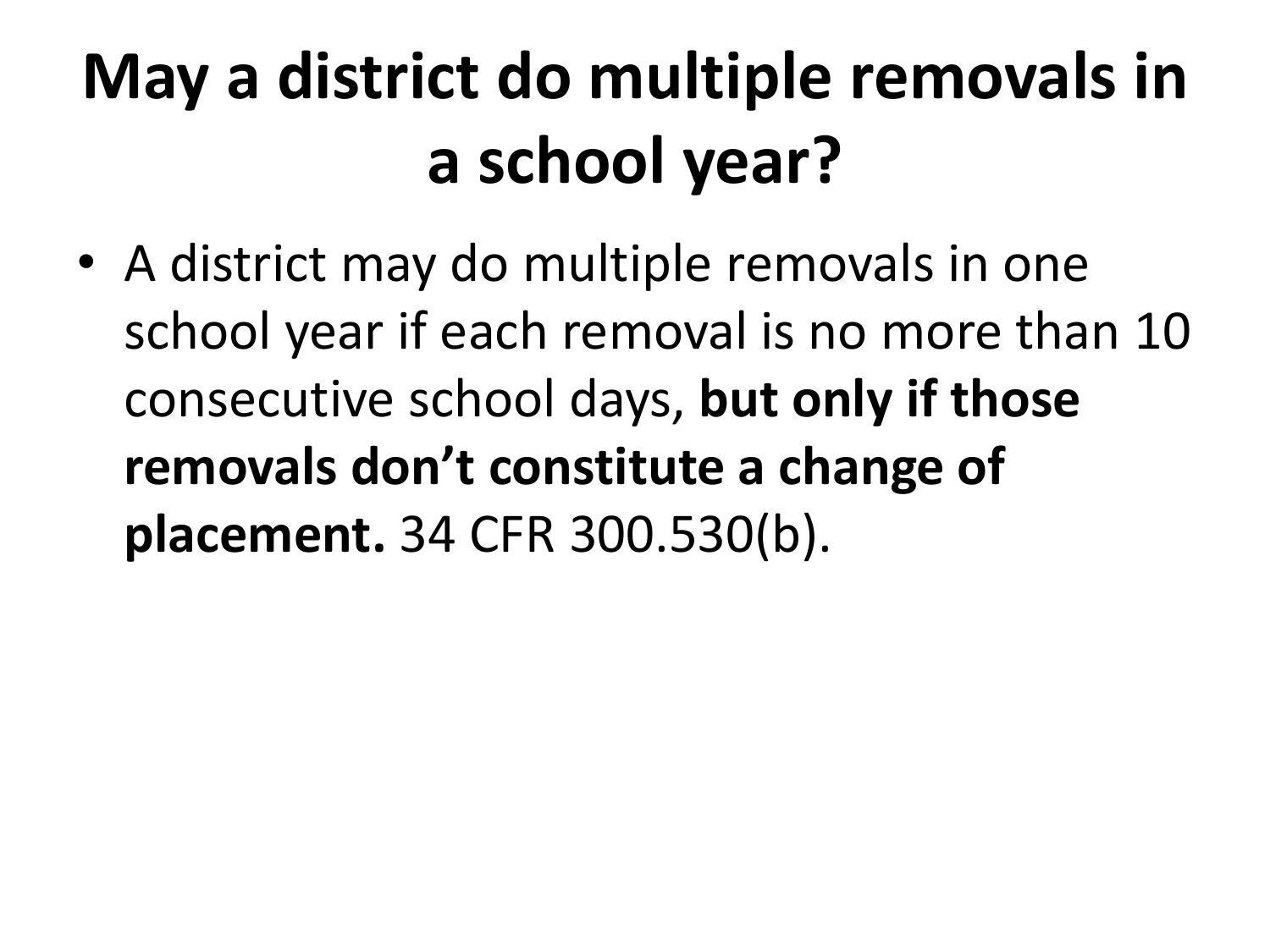#### **What constitutes a change of placement?**

- Removal for more than 10 consecutive school days, 34 CFR 300.536(a)(1), OR
- Series of removals that constitute a pattern, as identified by
	- o more than 10 cumulative days, AND
	- $\circ$  behavior substantially similar to behavior in previous incidents that resulted in removals, AND
	- $\circ$  additional factors like length of each removal, total time of removals and proximity of removals to one another. 34 CFR 300.536(a).
- Public agency determines a change of placement on a case-by-case basis. 34 CFR 300.536(b)(1).
- Decision as to whether there has been a change of placement is subject to due process and judicial review. 20 USC 1415(K)(3)(A); 34 CFR 300.536(b)(2).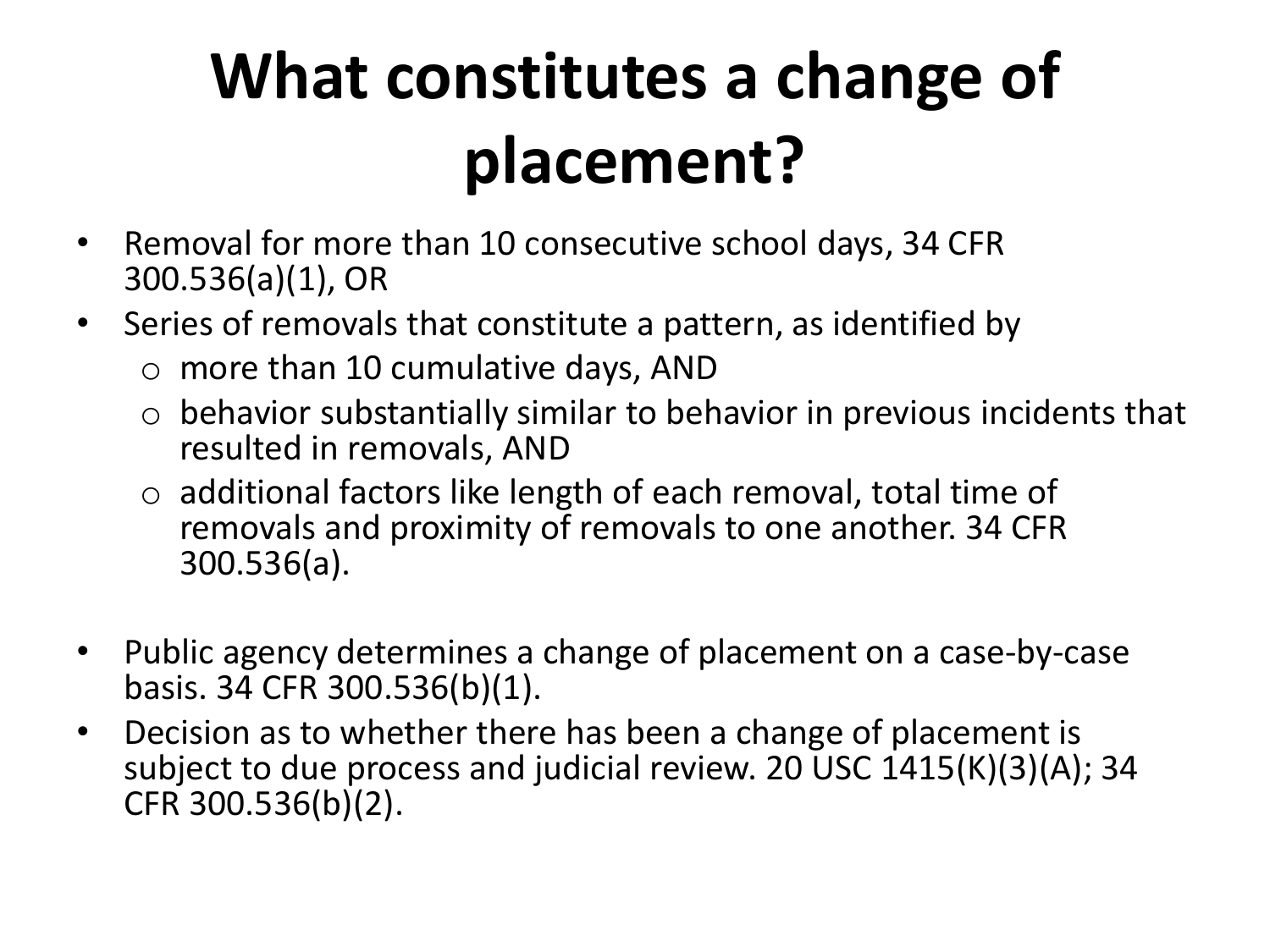### **What are the procedural rights when a school determines that a removal constitutes a change of placement?**

- Notice to parents of decision to change placement and of procedural rights under 34 CFR 300.504. 20 USC 1415(k)(1)(H); 34 CFR 300.530(h).
- The district must hold a meeting to make a **manifestation determination** to review the decision to change placement. 20 USC 1415(k)(1)( E); 34 CFR 300.530(e).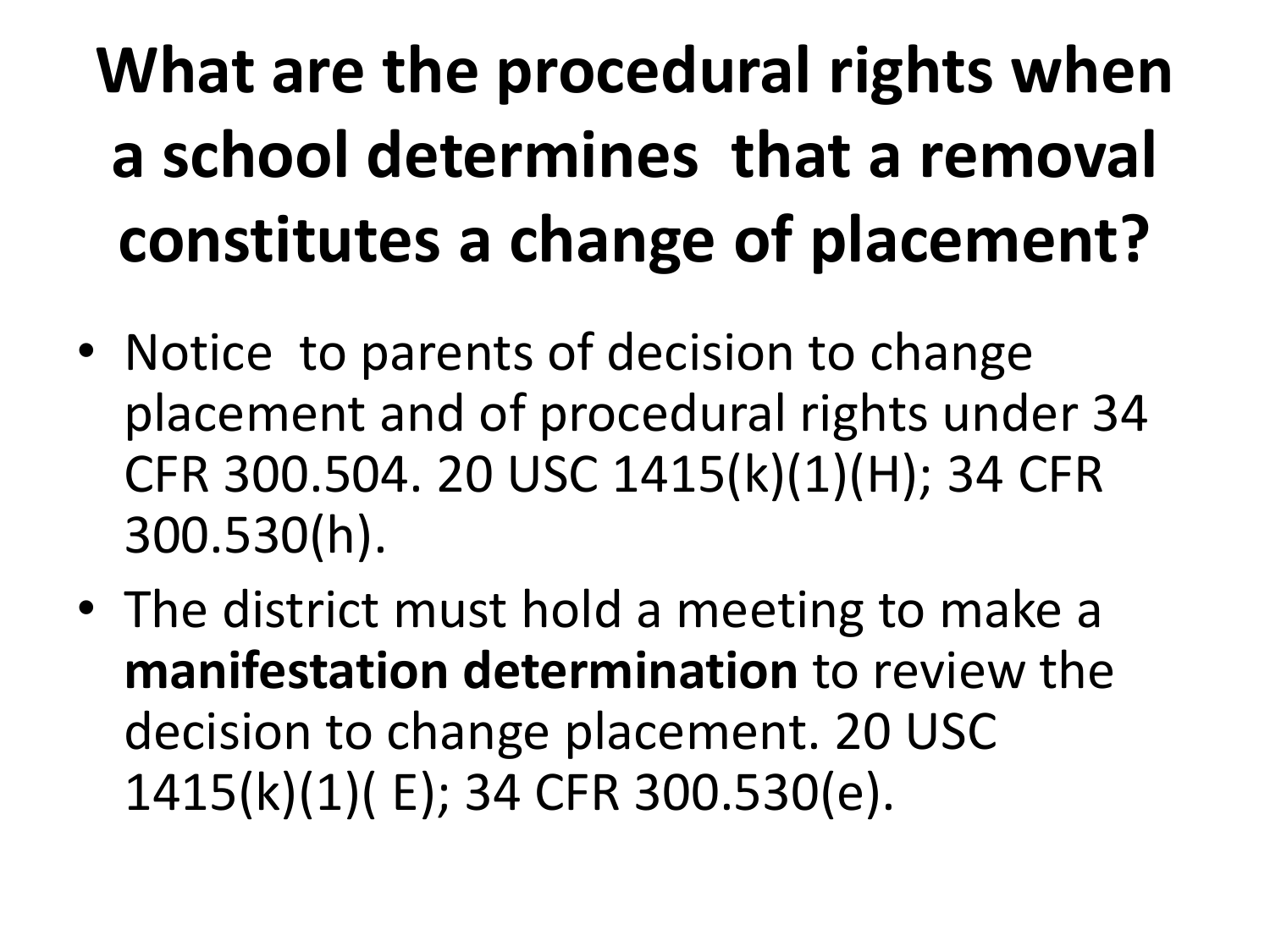#### **What is a manifestation determination?**

- A manifestation determination (MD) is a meeting that must be held after a decision to **change the placement** of a student with a disability because of a violation of a student code of conduct. 20 USC 1415(k)(1)(E)(i);34 CFR 300.530(e)(1).
- At the meeting, participants review the incident that led to the most recent exclusion.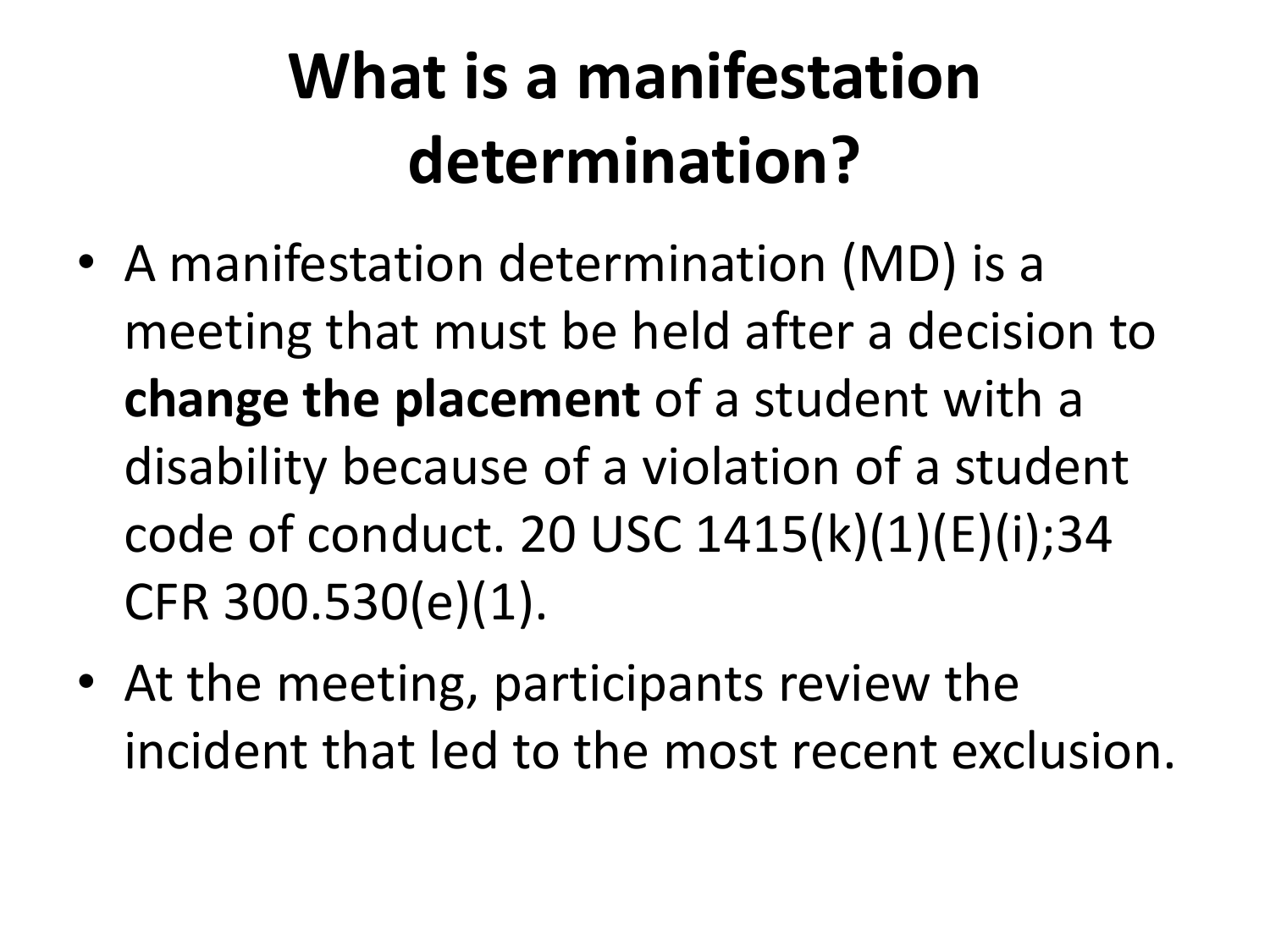# **When must the MD be held?**

- A MD must be held within 10 school days of the decision to **change the placement**. 20 USC 1415(k)(1)(E)(i); 34 CFR 300.530(e)(1).
- Parents must receive the right to notice of the MD at the same time as decision to suspend is made. 20 USC 1415(k)(1)(H); 34 CFR 300.530(h).
- CASES: Holyoke, BSEA # 08-2892 (fn7 MD may be b/f or after exclusion hearing); Blue Hills Regional, BSEA # 07-4082 (failure to hold MD cured by subsequent MD that student didn't challenge outcome of); Salem, BSEA # 04-5591(total failure to hold MD requires student to be returned to school).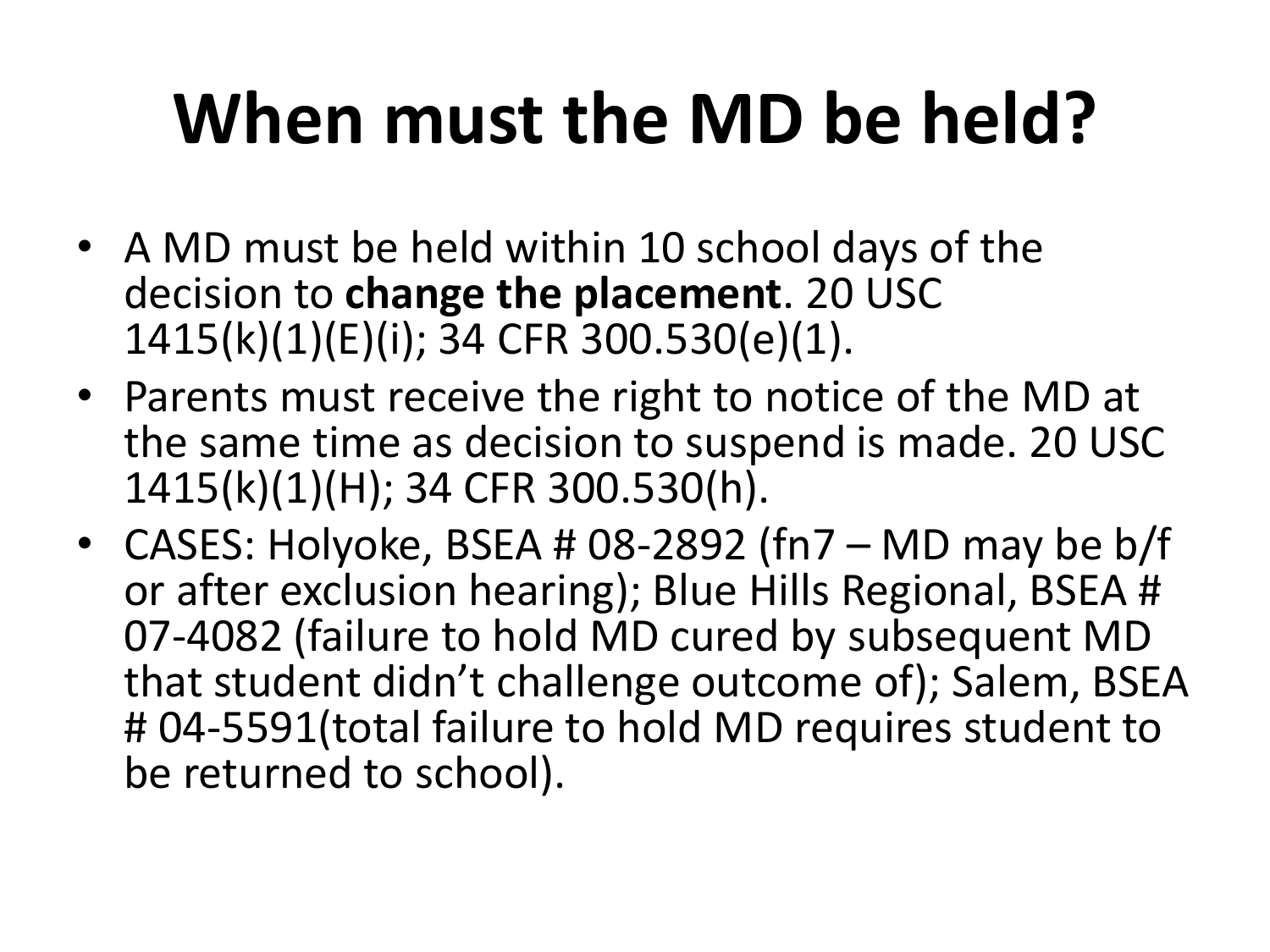# **Who must attend the MD?**

- The following entities must attend the MD:
	- o the local educational agency, AND
	- o the parent, AND
	- o relevant members of the IEP Team (as determined by the parent and the local educational agency).
	- 20 USC 1415(k)(1)(E)(i); 34 CFR 300.530(e)(1).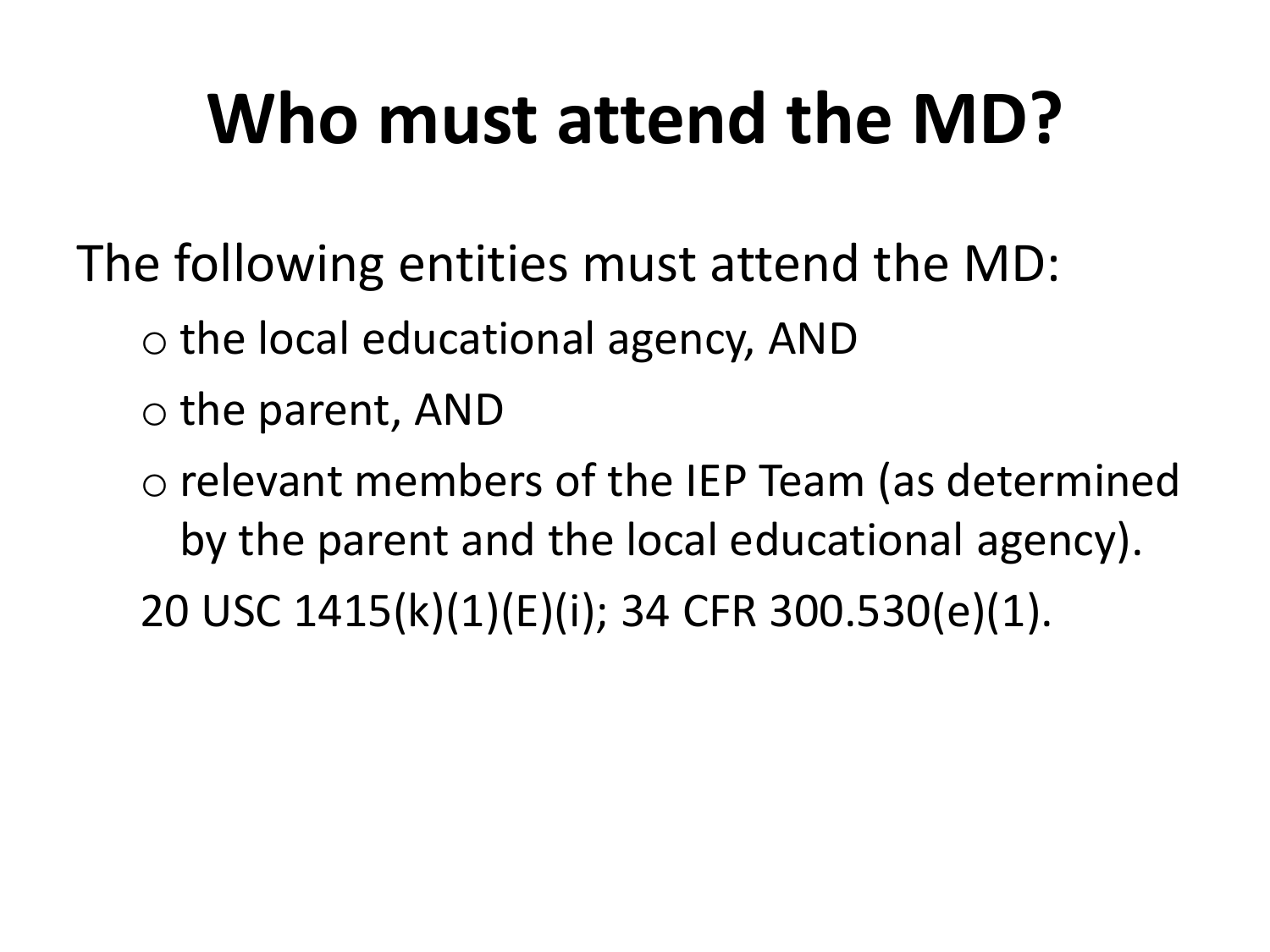#### **What material should be reviewed at the MD?**

- Participants should review all relevant information in the student's file including: o IEP;
	- o teacher observations;

o relevant information provided by parent. 20 USC 1415(k)(1)(E)(i); 34 CFR 300.530(e)(1).

• CASES: Barnstable, BSEA # 11-8743 (team should have reviewed evaluation that school had previously received and that contained diagnosis and explained that stress impaired self-control).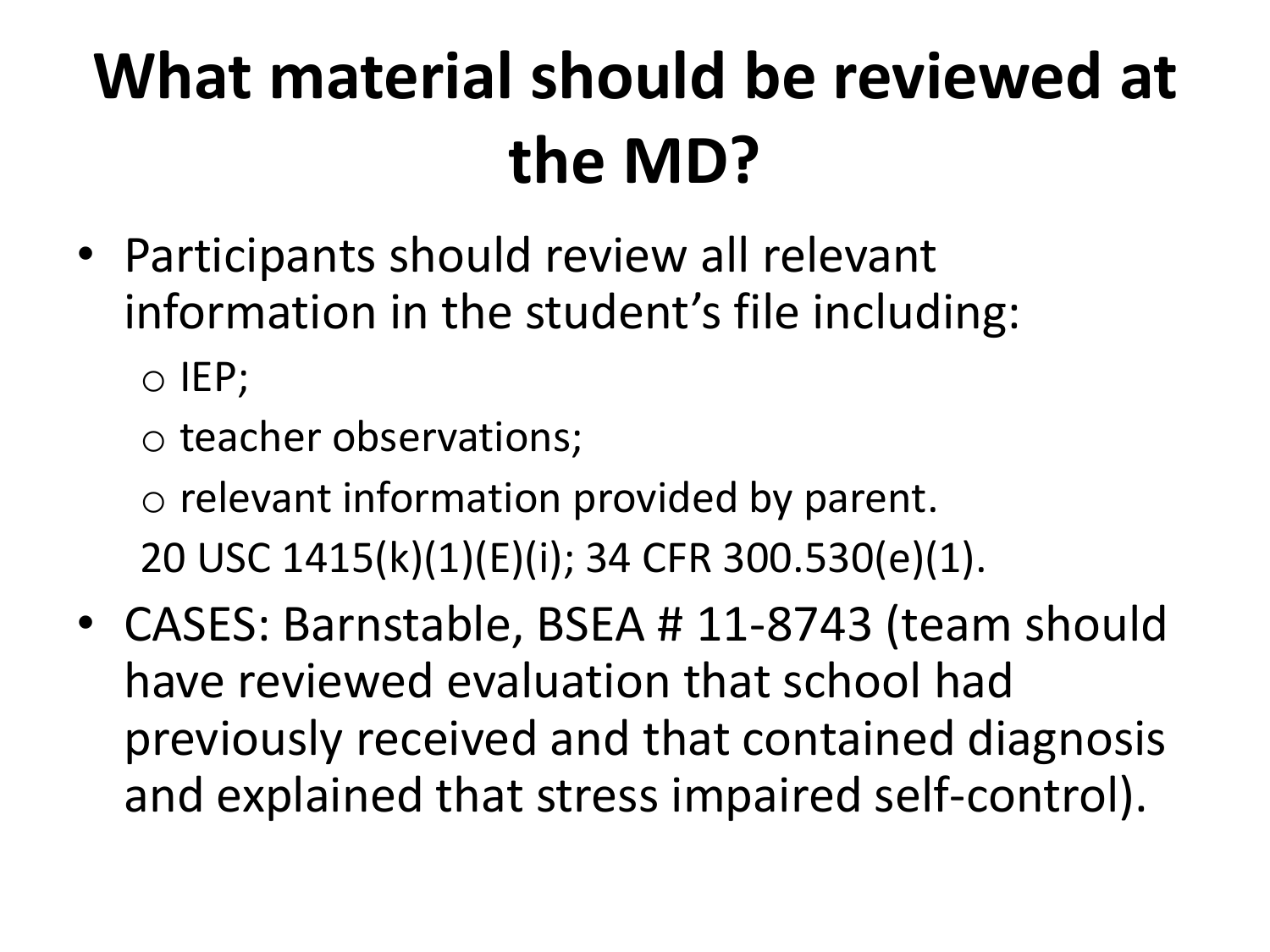# **Questions for MD**

- Was the student's conduct caused by or directly related to his or her disability?
- Was the student's conduct the direct result of the school's failure to implement the IEP?

20 USC 1415(k)(1)(E)(i), (ii); 34 CFR 300.530(e)(1).

If the answer to either question is yes, then the conduct is a manifestation of the child's disability. 34 CFR 300.530(e)(2).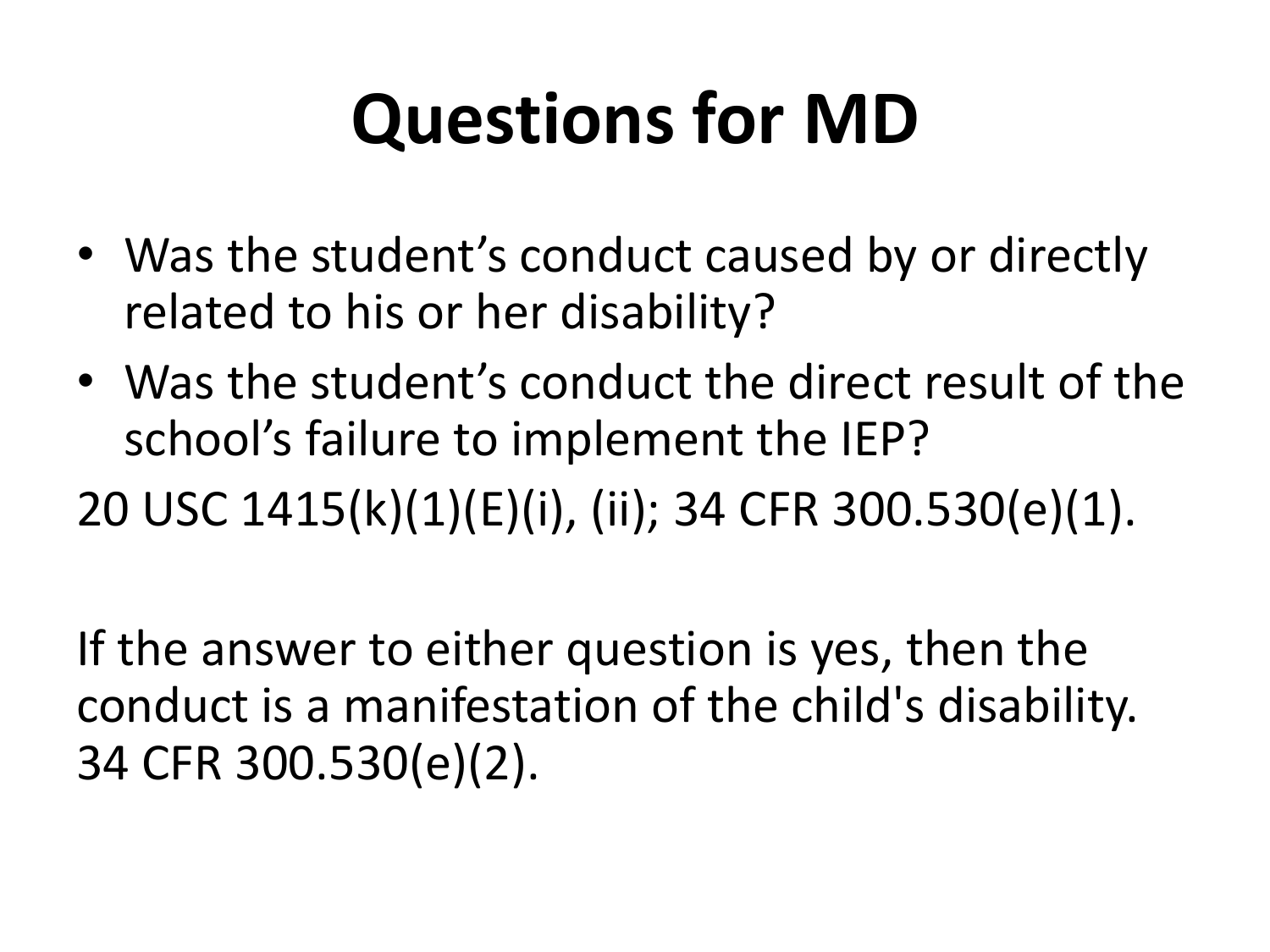#### **How close must the connection be between disability and conduct?**

- The connection must be fairly direct.
- CASES -- conduct unrelated to disability
	- Scituate, BSEA # 07-0521 (student's pulling of principal's tie was deliberate and calculated, and unrelated to disability).
	- Westford, BSEA # 10-6872 (no evidence either that the student "was unable to control his behavior in writing a list of names of people he did not like" or that he "was unable to appreciate the consequences of his behavior" because of his disabilities).
	- Medford, BSEA # 10-6258 (no persuasive evaluations or other evidence that conduct of being in prohibited area, profanity, fighting, smoking, and covering head was related to his executive functioning weaknesses, ADHD, or LD).
- CASES -- conducted related to disability:
	- Swansea, BSEA # 07-3824 (student's threatening and potentially dangerous behavior towards assistant principal was related to disability as confrontation caused Student to lose all ability to self-regulate).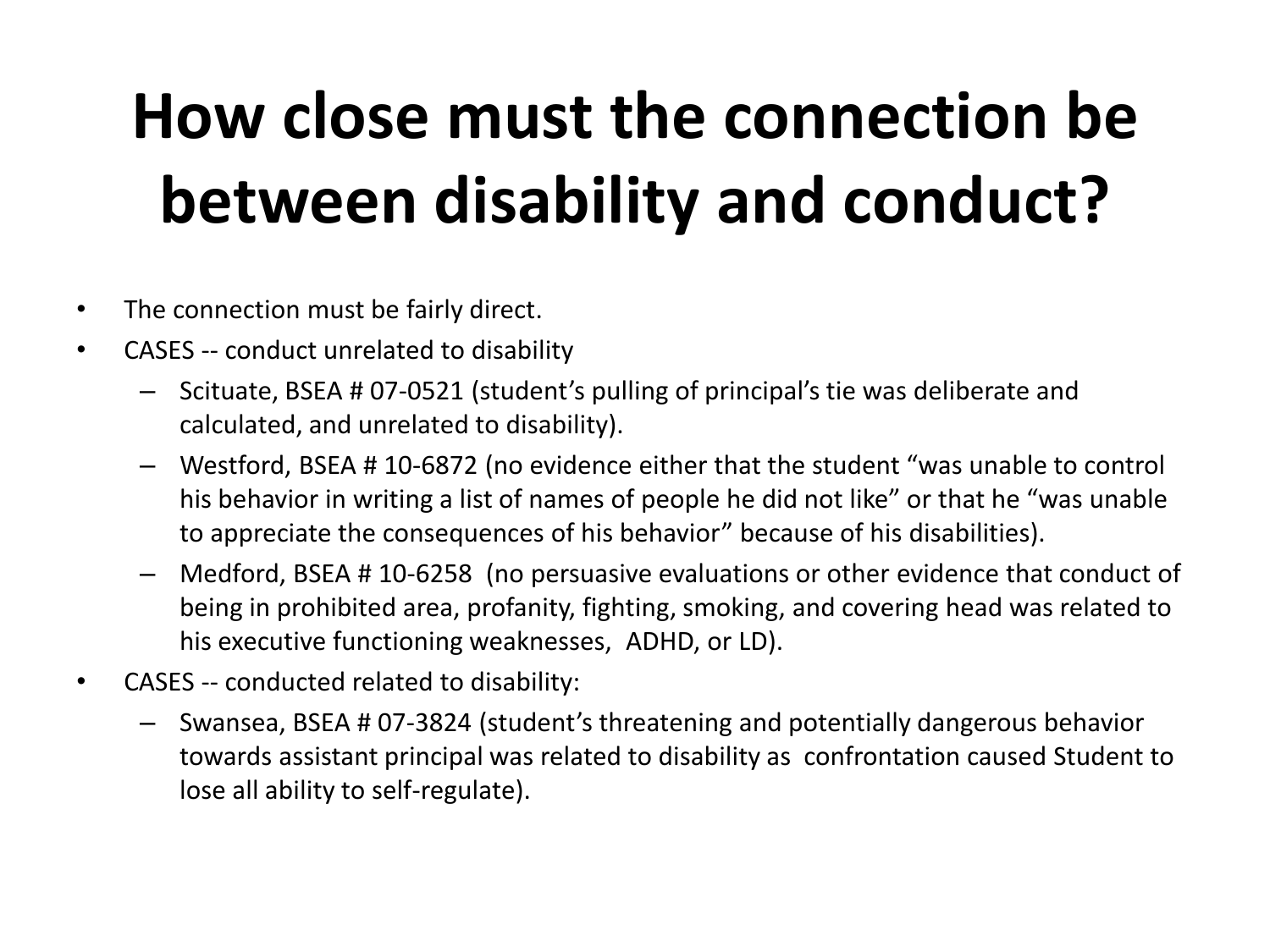### **What if behavior is a manifestation of student's disability?**

- If conduct is due to failure to implement IEP, district must remedy those deficiencies. 34 CFR 300.530(e)((3).
- District must conduct/update a functional behavioral assessment (**FBA**) and implement or modify a behavior intervention plan (**BIP**). 20 USC1415(k)(1)(F); 34 CFR 300.530(f).
- Student has **right to return** to the original educational setting, **unless parent and LEA agree** to change the placement **or special circumstances** exist. 20 USC 1415(k)(1)(F); 34 CFR 300.530(f)(2).
- **No exclusion or other discipline.**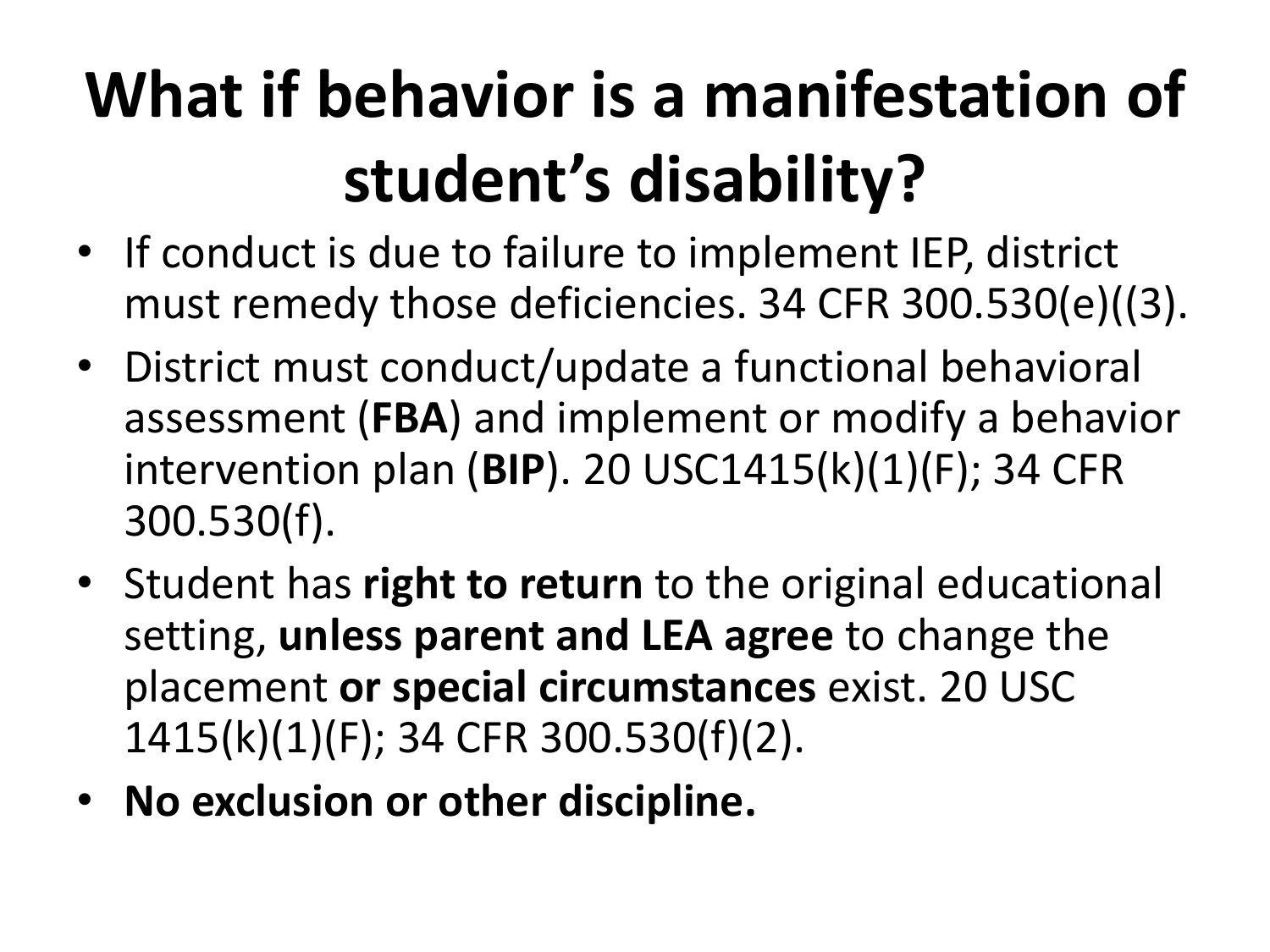# **What are special circumstances and what happens when they exist?**

- Special circumstances exist when an incident involves
	- o possession of weapon, OR
	- o possession or use of illegal drugs at school/school sponsored event, OR
	- $\circ$  infliction of serious bodily injury (which 18 U.S.C. 1365(h)(3) defines as substantial risk of death, extreme physical pain, protracted and obvious disfigurement, or protracted loss or impairment of the function of a bodily part or mental faculty) upon another person while at school/school function.

20 USC 1415(k)(1)(G); 34 CFR 300.530(g).

- In such cases, district may move student to an Interim Alternative Education Setting (IAES) for 45 days without a MD. 20 USC 1415(k)(1)(G); 34 CFR 300.530(g).
- The team determines the IAES. 34 CFR 300.531.
- Same right to educational services and assessments as if conduct found not to be a manifestation of disability. 34 CFR 300.530(d)(1).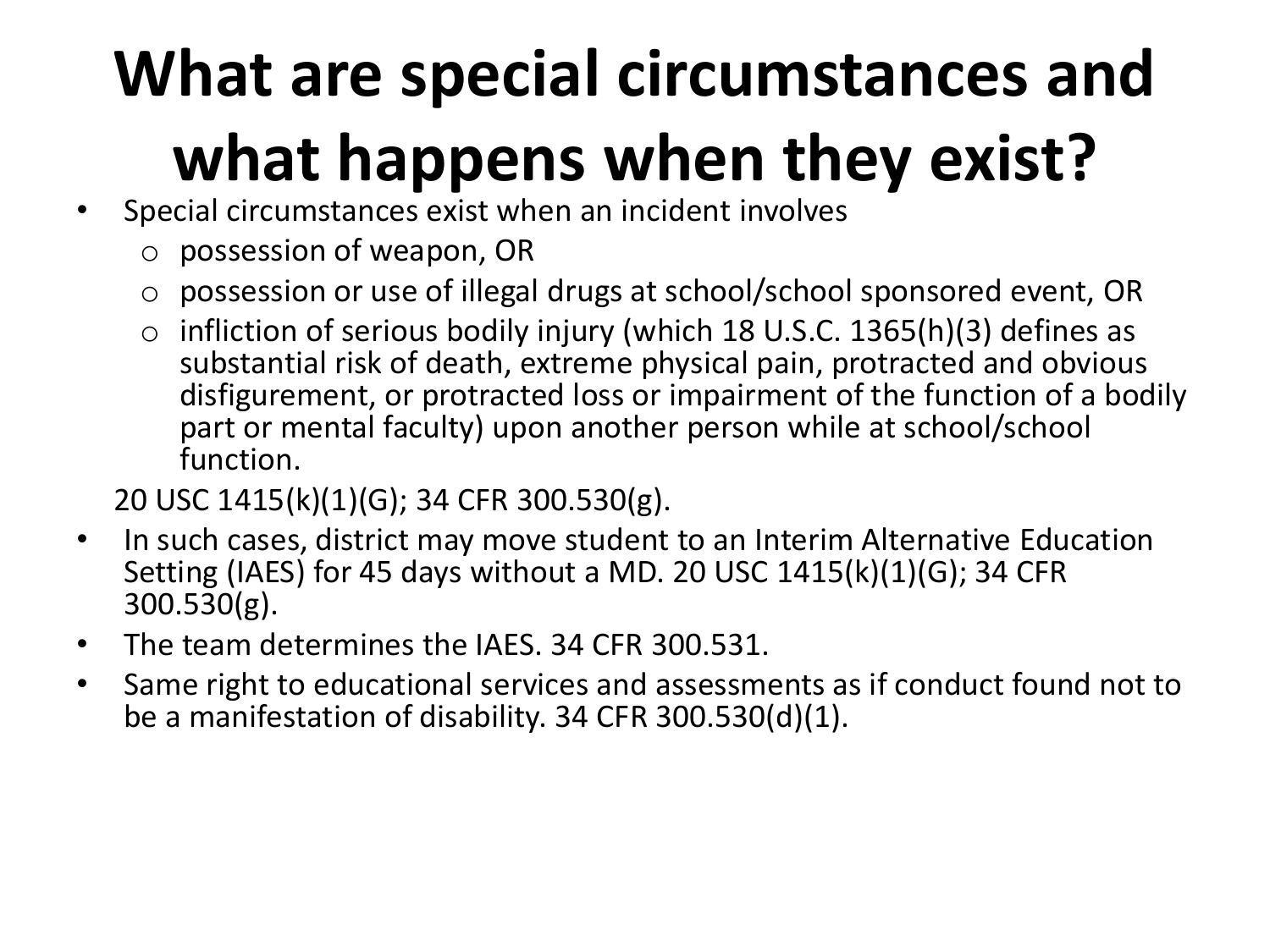### **What if the behavior was not a manifestation of the disability?**

- Student may be **disciplined in same manner** and for same duration that a non-disabled student. 20 USC 1415(k)(1)(C); 34 CFR 300.530(c). Return student to placement after discipline.
- **When removed from current placement, student has a right to FAPE** to enable participation in gen ed curriculum and progress toward meeting IEP goals. 20 USC 1415(k)(1)(D); 34 CFR 300.530(d)(5). This right exists even if student is placed in a different setting. 34 CFR 300.530(d).
- **When removed, district must provide, as appropriate, FBA and behavioral intervention services and modifications**, that are designed to address the behavior so it does not recur. 20 USC 1415(k)(1)(D(ii)); 34 CFR 300.530(d)(ii).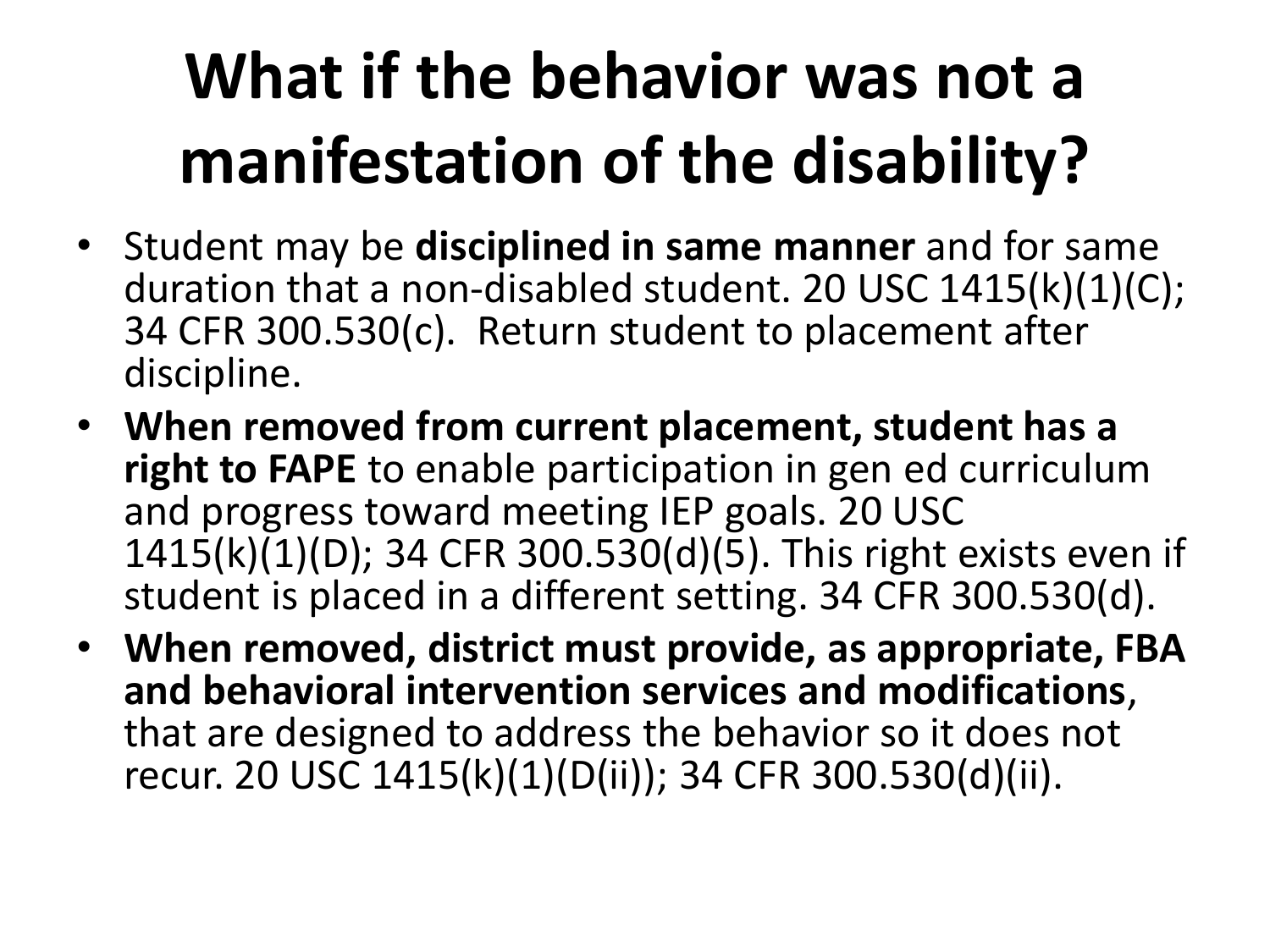#### **Appealing manifestation determinations**

- Student or district may appeal the result of a manifestation determination. 20 USC 1415(k)(3)(A); 34 CFR 300.532(a).
- District may appeal if it believes that maintaining the current placement is **substantially likely to result in injury to the child or others**. 20 USC 1415(3)(A); 34 CMR 300.532(a). CASE: Braintree, BSEA # 08-2415.
- Hearing officer may change placement, either returning student to original placement or ordering an appropriate interim alternative ed setting for not more than 45 school days. 20 USC 1415(3)(B)(ii); 34 CMR 300.532(b)(2). CASE: Boston, BSEA # 01-3375 (violent 8 yr old who punches and kicks may be placed in IAES – at McKinley).
- In Mass., appeal to BSEA w/in standard 2 year SOL on BSEA claims.
- At BSEA, could go to mediation or hearing.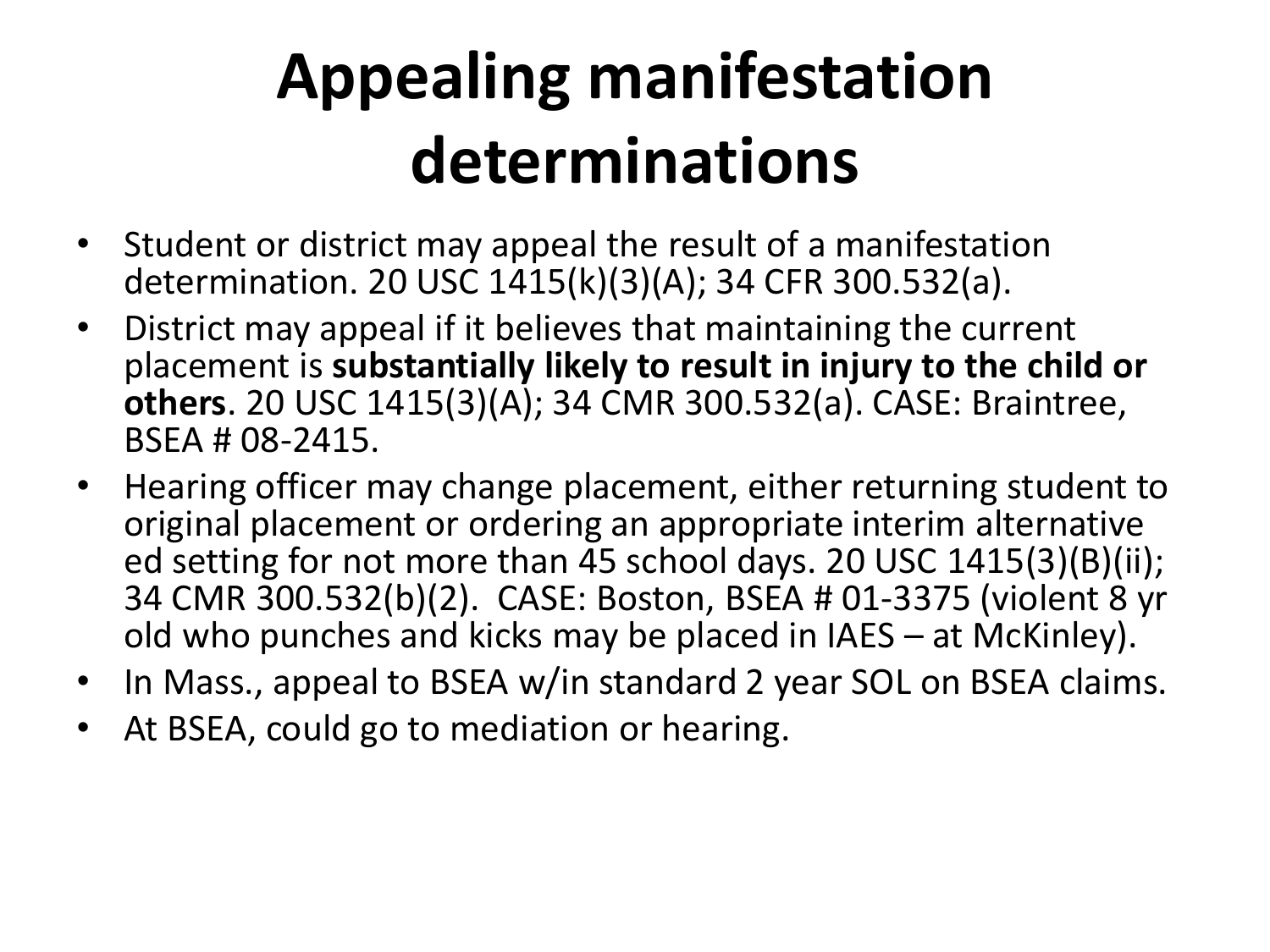#### **Who has the burden of persuasion at the BSEA?**

- Burden of persuasion is the responsibility of persuading the trier of fact that the fact at issue is true. It is part of the burden of proof, the other part being the burden of producing evidence.
- The party seeking relief in an administrative hearing regarding the appropriateness of an IEP has the burden of persuasion. Schaffer v. Weast, 546 U.S. 49, 51 (2005); Stoneham, BSEA # 13-00160.
- Similarly, a parent seeking relief of a finding that conduct is not a manifestation of a disability has the burden of persuasion (i.e., parent has obligation to introduce evidence that persuades the hearing officer (HO) that conduct was due to disability). *See*  Scituate, BSEA # 07-0521.
- If the parent doesn't present sufficient evidence, the HO won't find the conduct to be a manifestation of the disability.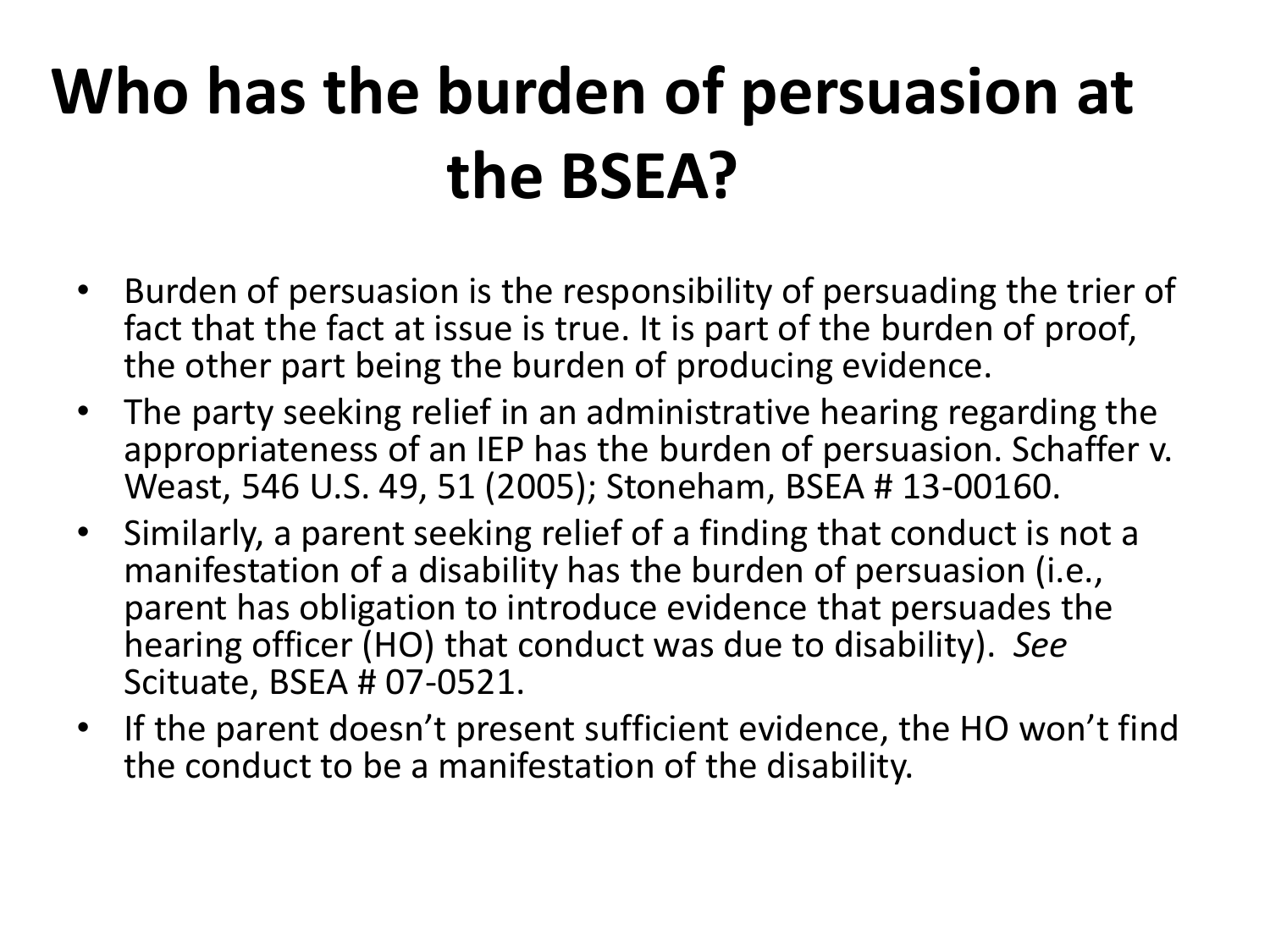### **What is the standard of proof when seeking to show that conduct was due to a disability?**

- The standard of proof is a **preponderance of the evidence**. Westford, BSEA # 10-6872 (2010).
- The parent must persuade the HO that, **more likely than not**, the conduct was connected to the disability.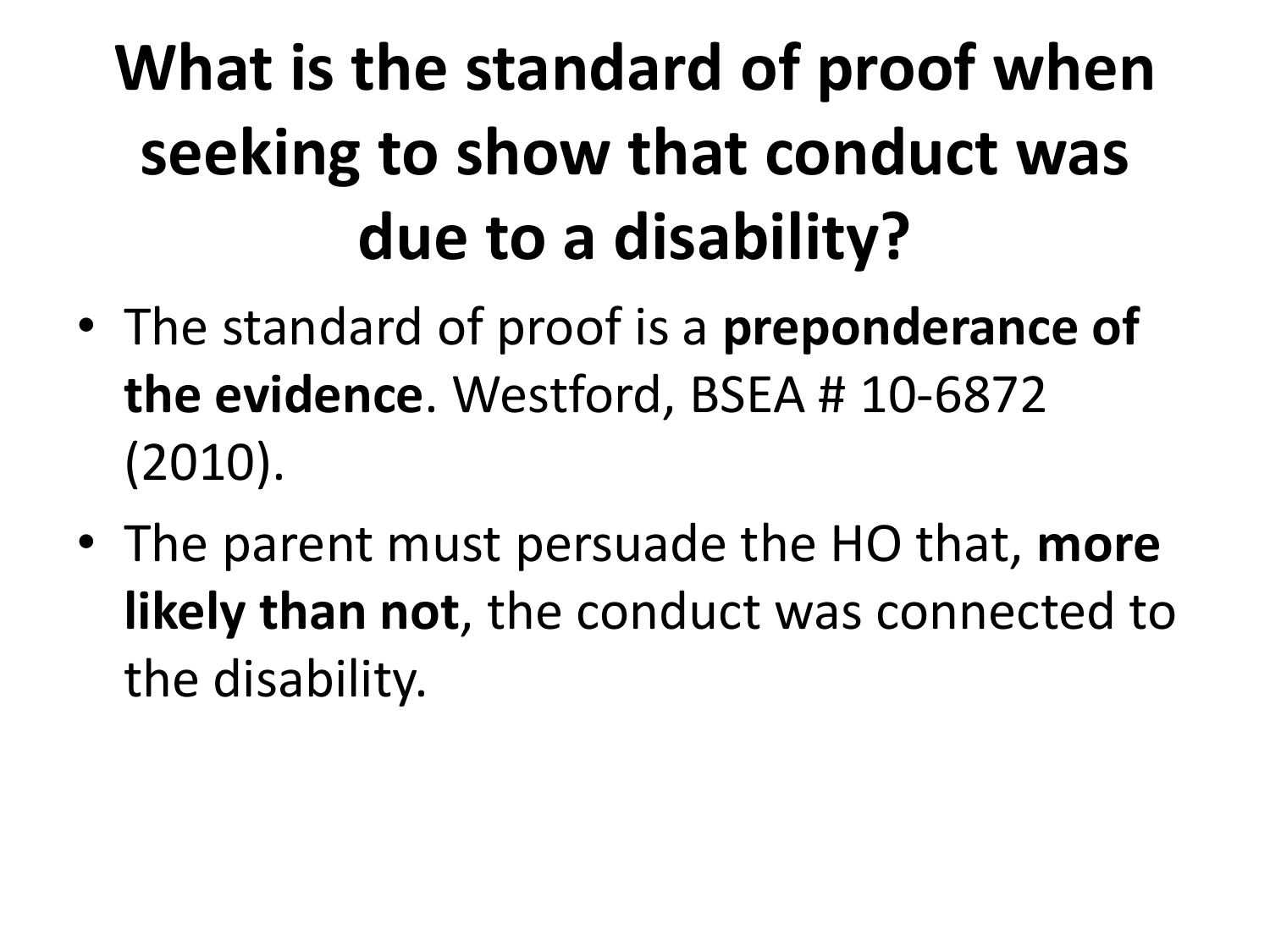# **What if one requests a special ed evaluation while a disciplinary action is pending?**

- The request for evaluation should be expedited. 20 USC 1415(k)(5)(D)(ii); 34 CFR 300.534(d)(2)(i).
- Student remains in the placement determined by school. 20 USC 1415(k)(5)(D)(ii); 34 CFR 300.534(d)(2)(ii).
- This placement may include a student being suspended or expelled without educational services. 34 CFR 300.534(d)(2)(ii).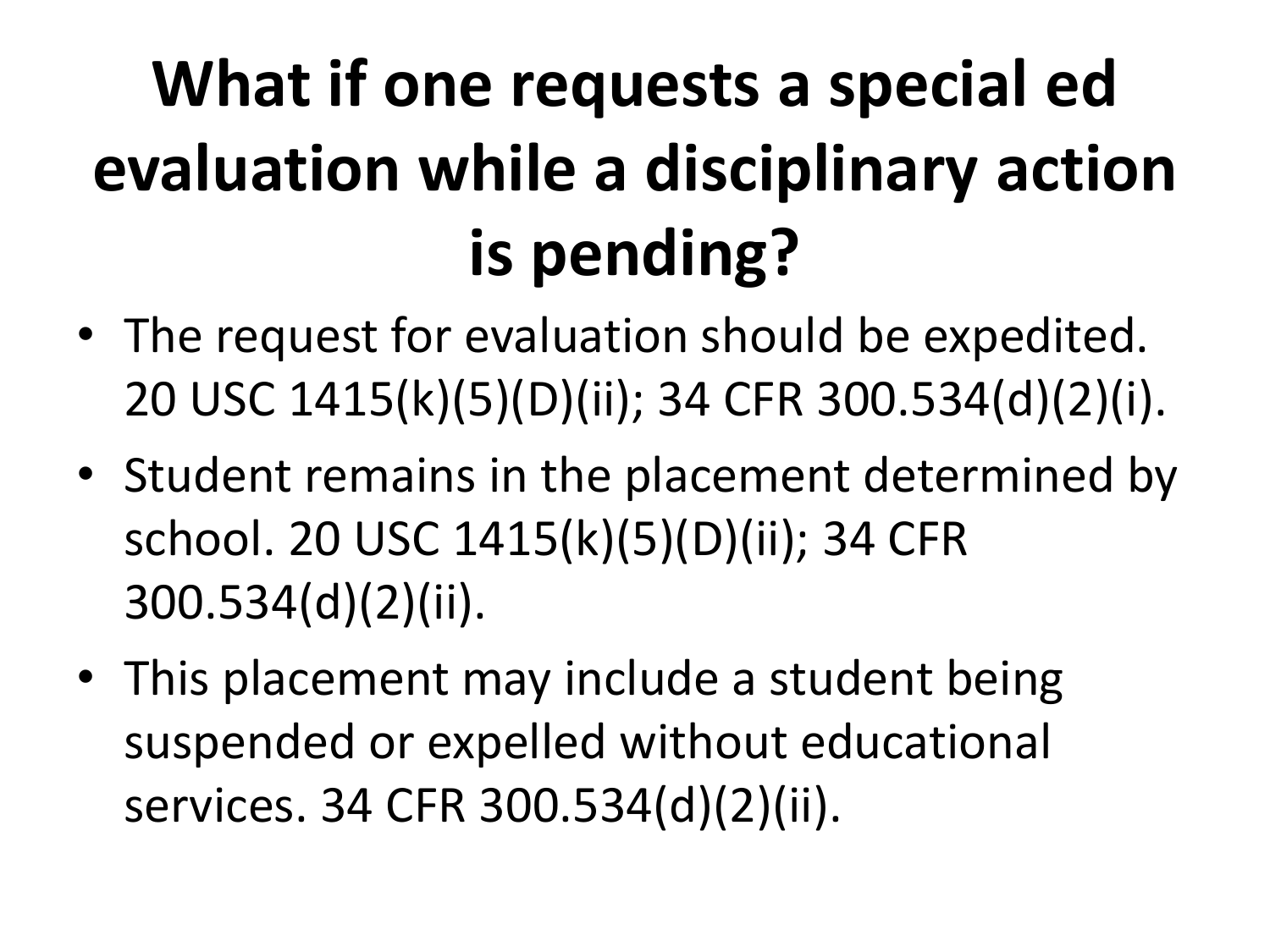# **Rights of student on a 504 plan**

- Most provisions of Section 504 and IDEA related to discipline are the same. A student may challenge a **change of placement decision** under both Section 504 and IDEA.
- Section 504 allows for termination of services when manifestation determination finds no relation between disability and conduct.
- Differences:
	- Section 504 has no list of specific questions to determine if behavior was a manifestation of a disability. 34 CFR 104.36.
	- Section 504 has no list of who attends the MD (just persons knowledgeable). 34 CFR 104.35(c).
	- Section 504 has no provision for interim alternative placements.
	- If the incident involves illegal drugs/alcohol, student on a 504 plan may be expelled without a MD. 29 USC 705(20)(c)(iv).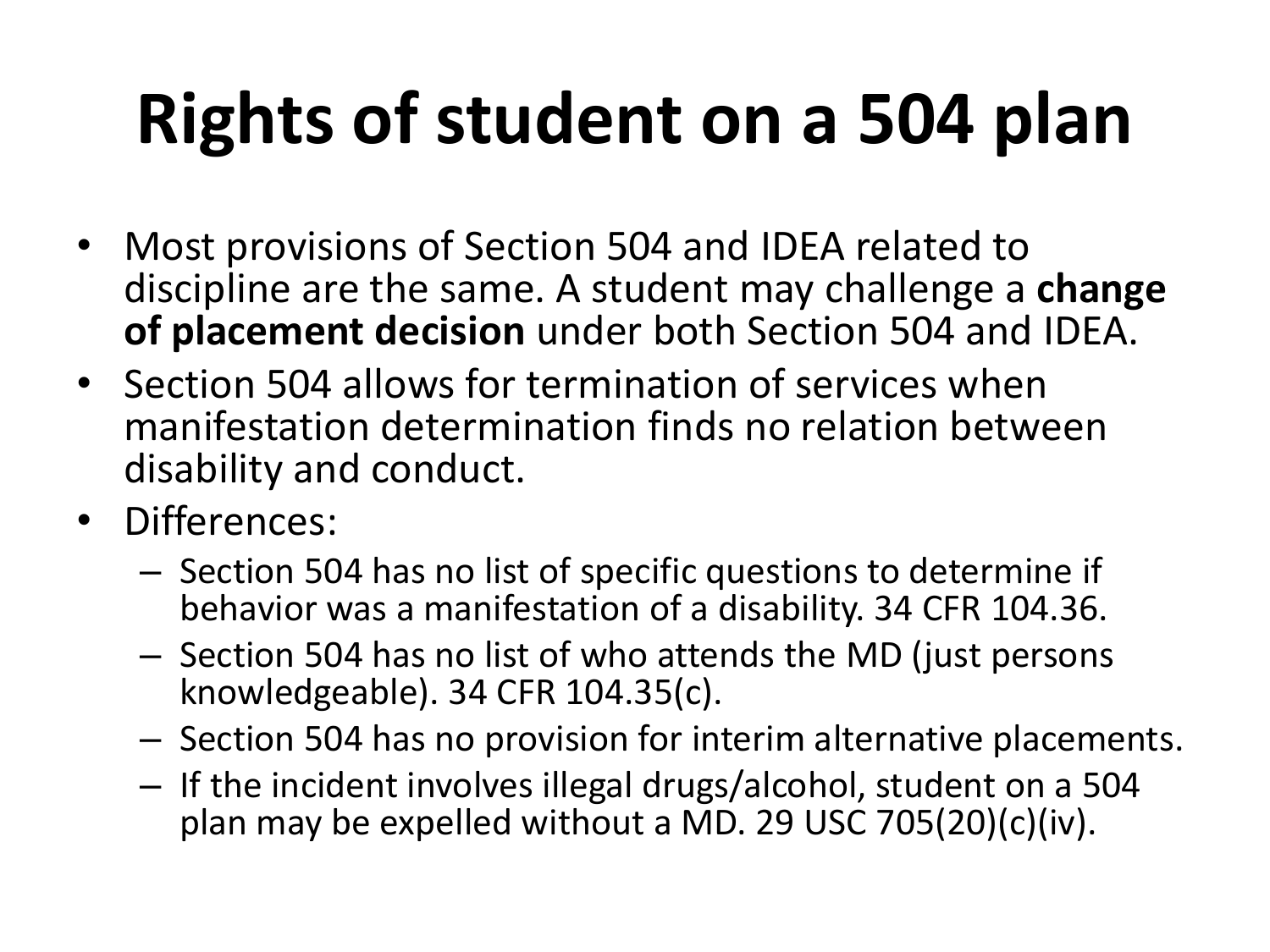#### **Additional rights in public or private special ed schools: Termination of services**

- No termination, even in emergency circumstances, **until the enrolling public school district is informed and assumes responsibility for the student** (i.e. finds an alternative placement).
- Public school district can ask special ed school to **delay termination for up to two weeks to convene team meeting**. 603 CMR 28.09(12)(b).
- CASES: See Mercy Centre & Brockton, BSEA # 13-04173 and Brockton, BSEA # 13-01082 on obligations of public school districts when students are terminated from private school programs. See Springfield (2008) (administrative unenrollment is effectively termination).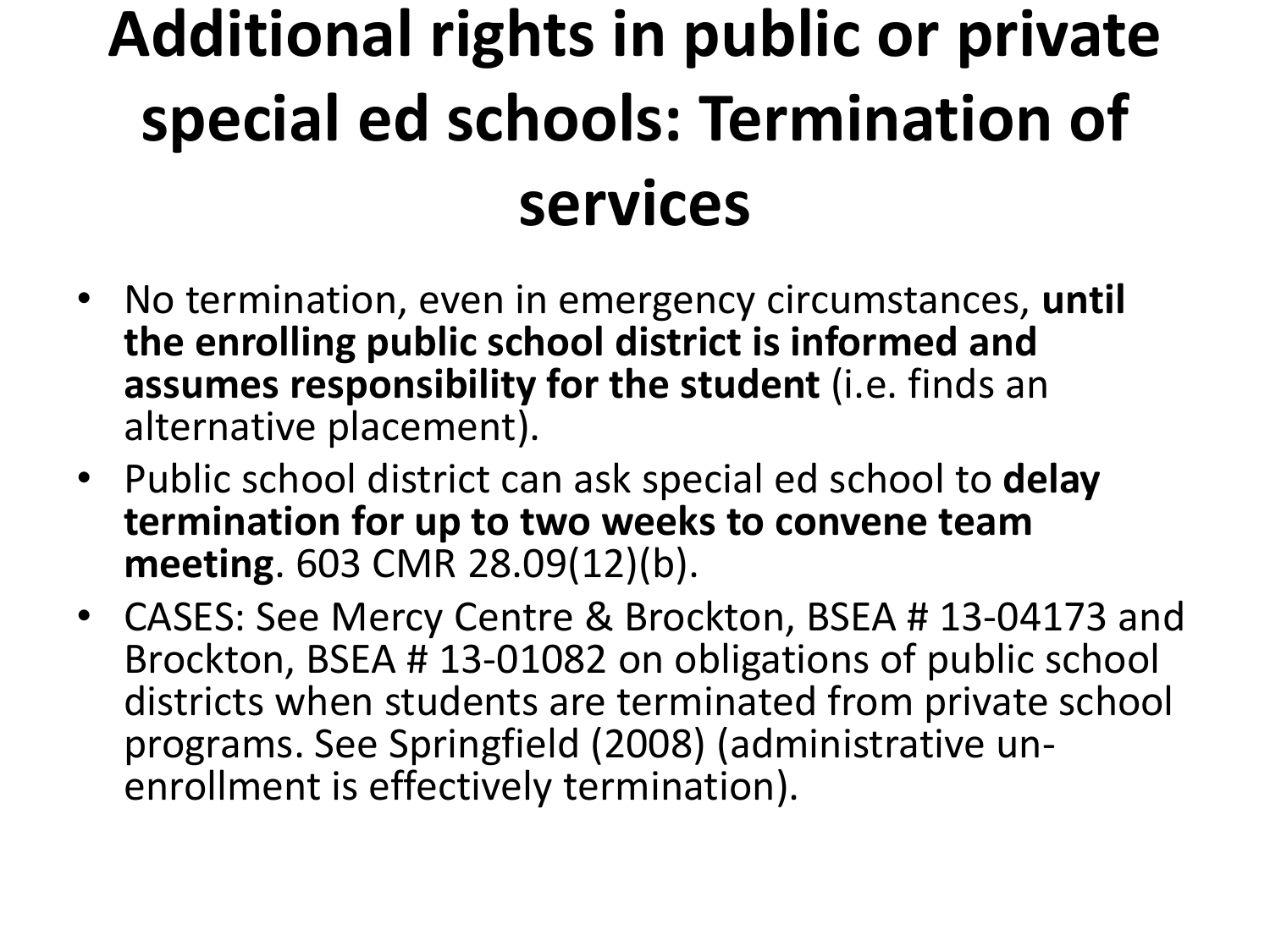#### **Additional rights in public or private special ed schools: Suspension**

Once a student is suspended for **3 consecutive school days or 5 non-consecutive school days in a school year**, the school, parents, and public school district "shall explore together all possible **program modifications** within the school in an attempt to prevent total suspension" from the program. 603 CMR 18.05(6)(d).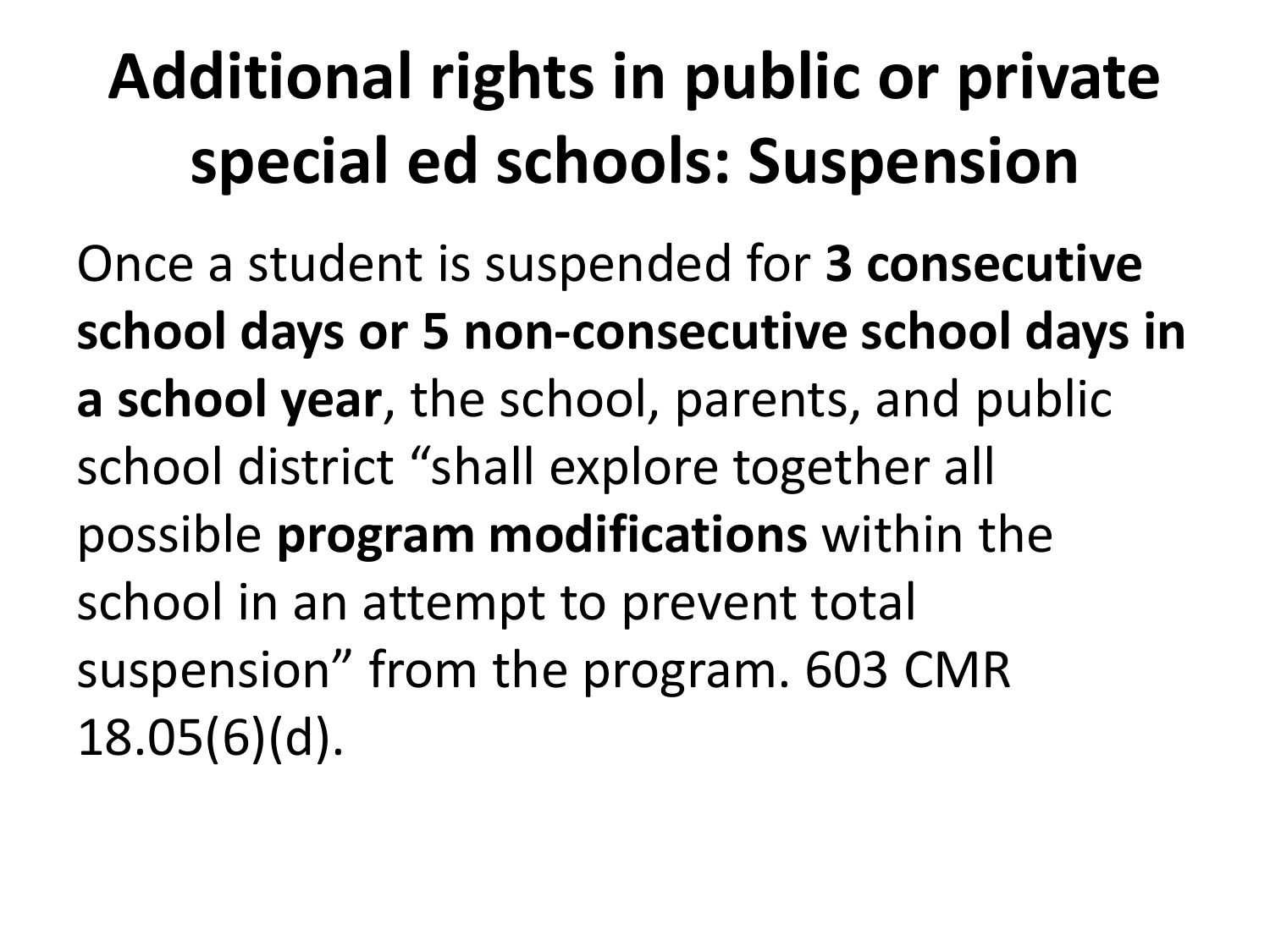#### **School codes of conduct: best practices for IEPs**

- A student's IEP Team should discuss the school code of conduct and determine whether the student is required to follow the code.
- Boston Public Schools IEP form follows this practice.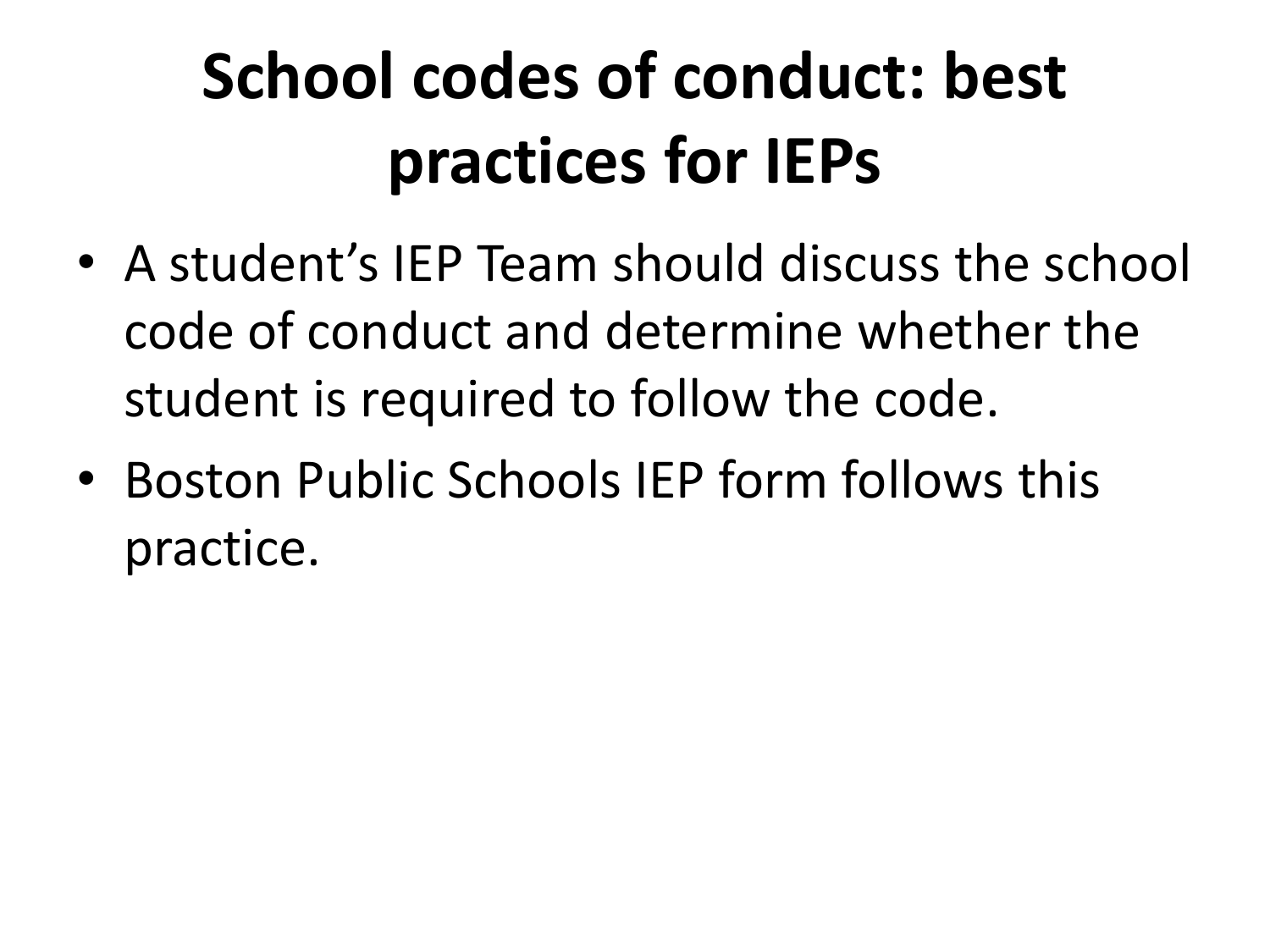### **Impact of Ch. 222 of the Acts of 2013 – hearing with principal prior to exclusions for non-serious offenses**

- A student shall have a hearing with the principal regarding the charges prior to the principal reaching a decision regarding suspension or expulsion. M.G.L. c. 71, § 37H ¾ (c); 603 CMR 53.08(2)(short-term suspension) & (3)(long-term suspension). Limited exceptions for emergency removal and in-school suspension. 603 CMR 53.06(1).
- The principal shall ensure that the parent is included in the hearing, unless the principal can document reasonable but unsuccessful efforts to include the parent. M.G.L. c. 71, § 37H ¾ (c); 603 CMR 53.06(3).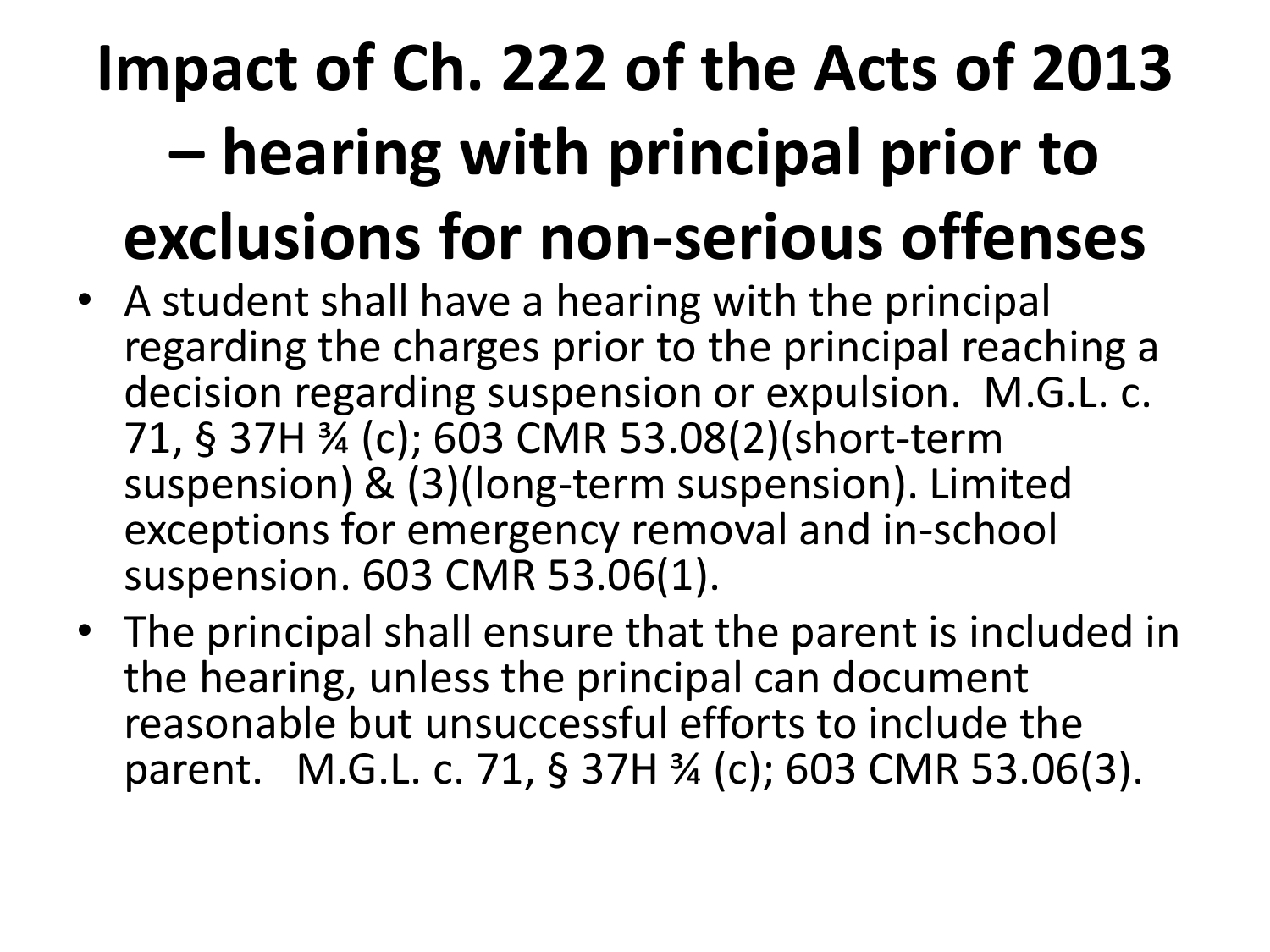#### **Impact of Chapter 222 – right to make academic progress during exclusion**

- A student suspended for 10 or fewer consecutive school days, whether in or out of school, must be provided an opportunity to earn credits, make up assignments, tests, papers, and other school work as needed to make academic progress. M.G.L. c. 76, § 21; 603 CMR 53.13(1).
- A student suspended or expelled for over 10 consecutive school days, whether in school or out of school, shall have an opportunity to receive education services and to make academic progress. M.G.L. c. 76, § 21; 603 CMR 53.13(2).
- These rights are in addition to IDEA right in either circumstance to FAPE to enable participation in gen ed curriculum and progress toward meeting IEP goals.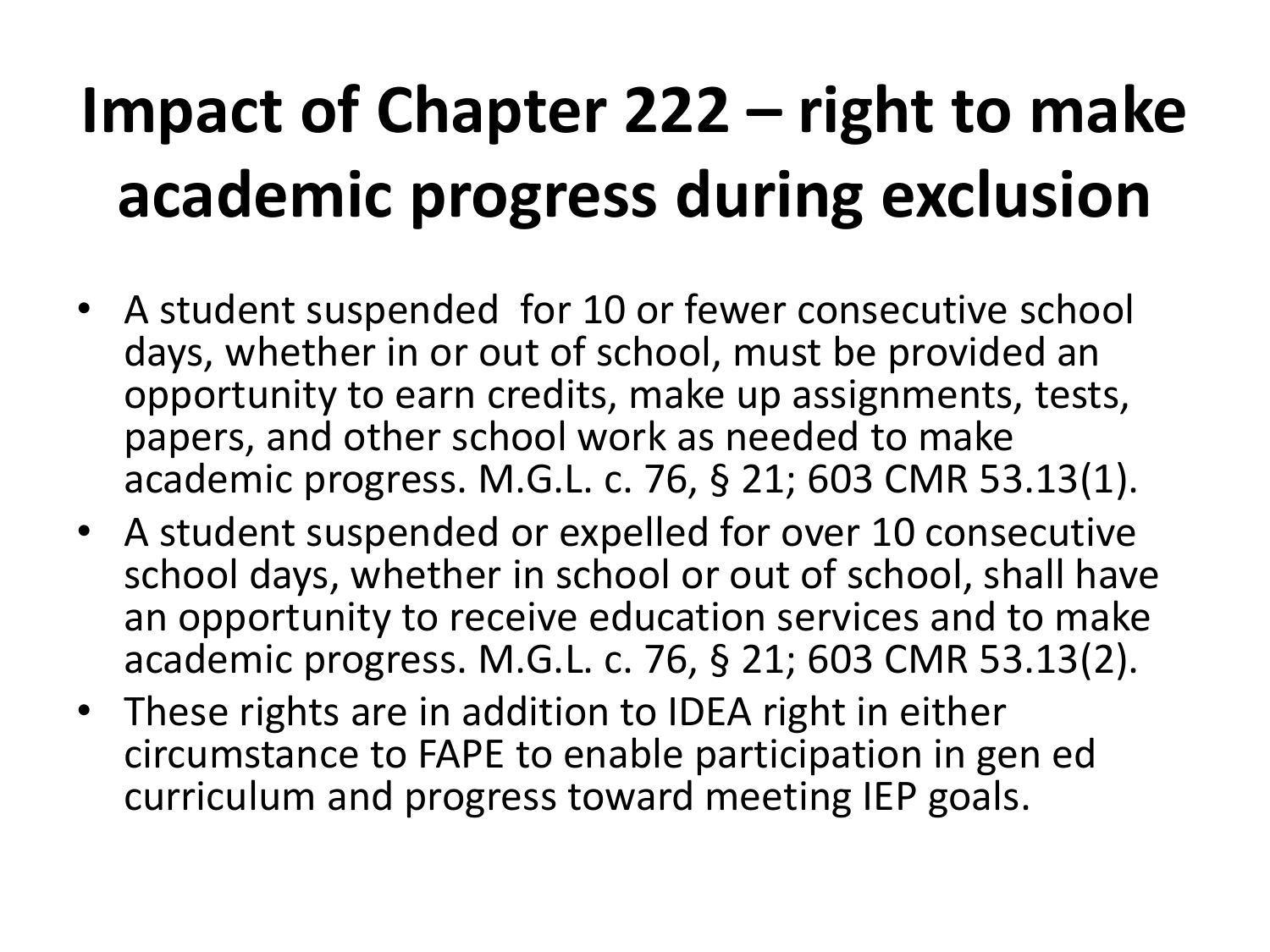#### **Impact of Chapter 222 – considerations when deciding disciplinary consequences for nonserious offenses**

When deciding on consequences for non-serious offenses (i.e., those that do not involve drugs, weapons , and assaults on school staff, and those that do not involve felony charges filed in court), school officials shall:

- o exercise discretion,
- consider ways to re-engage the student in the learning process, and
- o avoid using expulsion as a consequence until other remedies and consequences have been employed.

M.G.L. c. 71, § 37H ¾ (b); 603 CMR 53.05.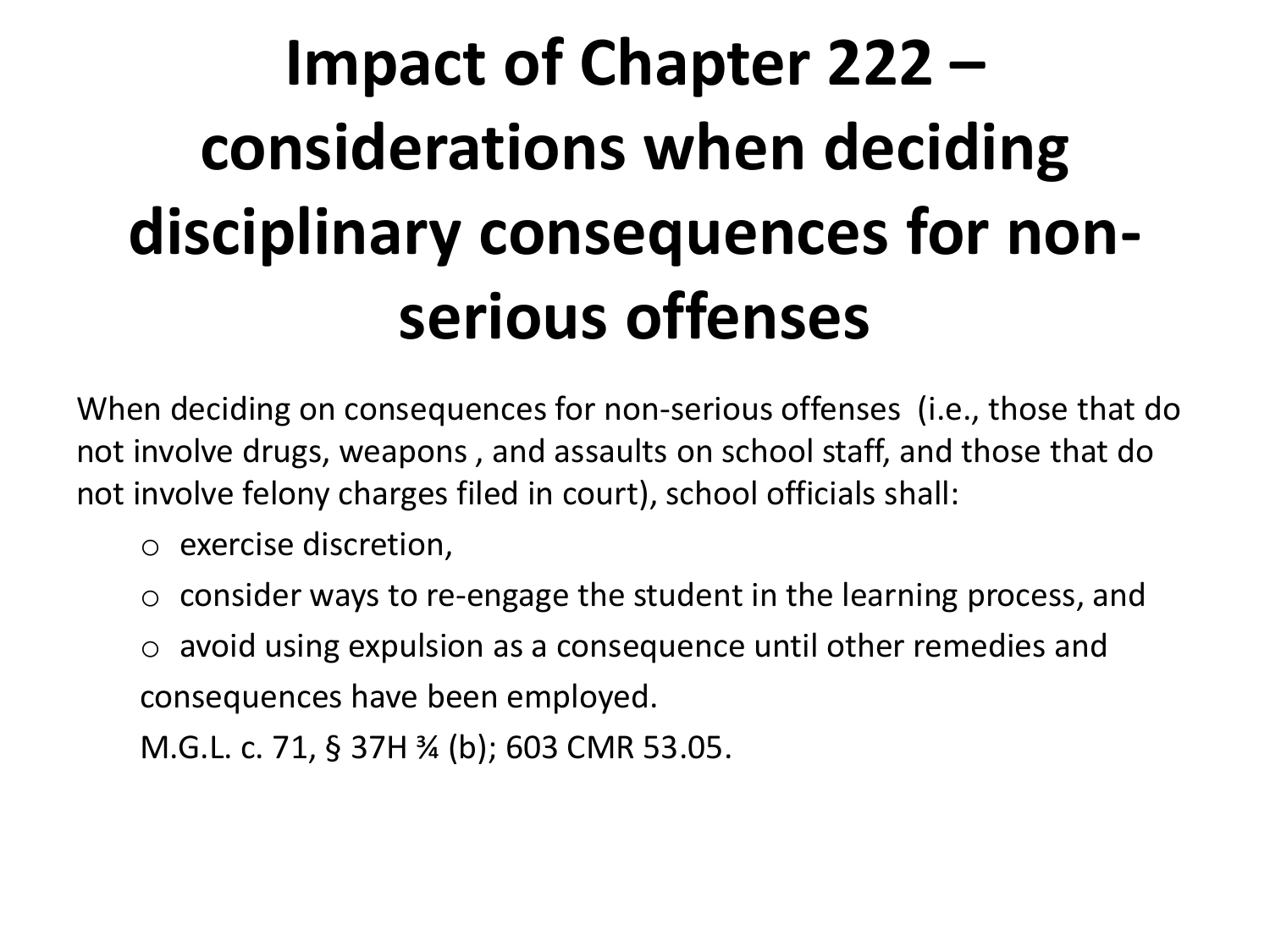**Impact of Chapter 222 – considerations when deciding disciplinary consequences for nonserious offenses for young students** When deciding on consequences for non-serious offenses, the principal shall notify the superintendent of an exclusion of a student in K-3 prior to exclusion, describing the alleged misconduct and reason for exclusion. M.G.L. c. 71, § 37H ¾ (d); 603 CMR 53.08(2)(d),  $(3)(e).$